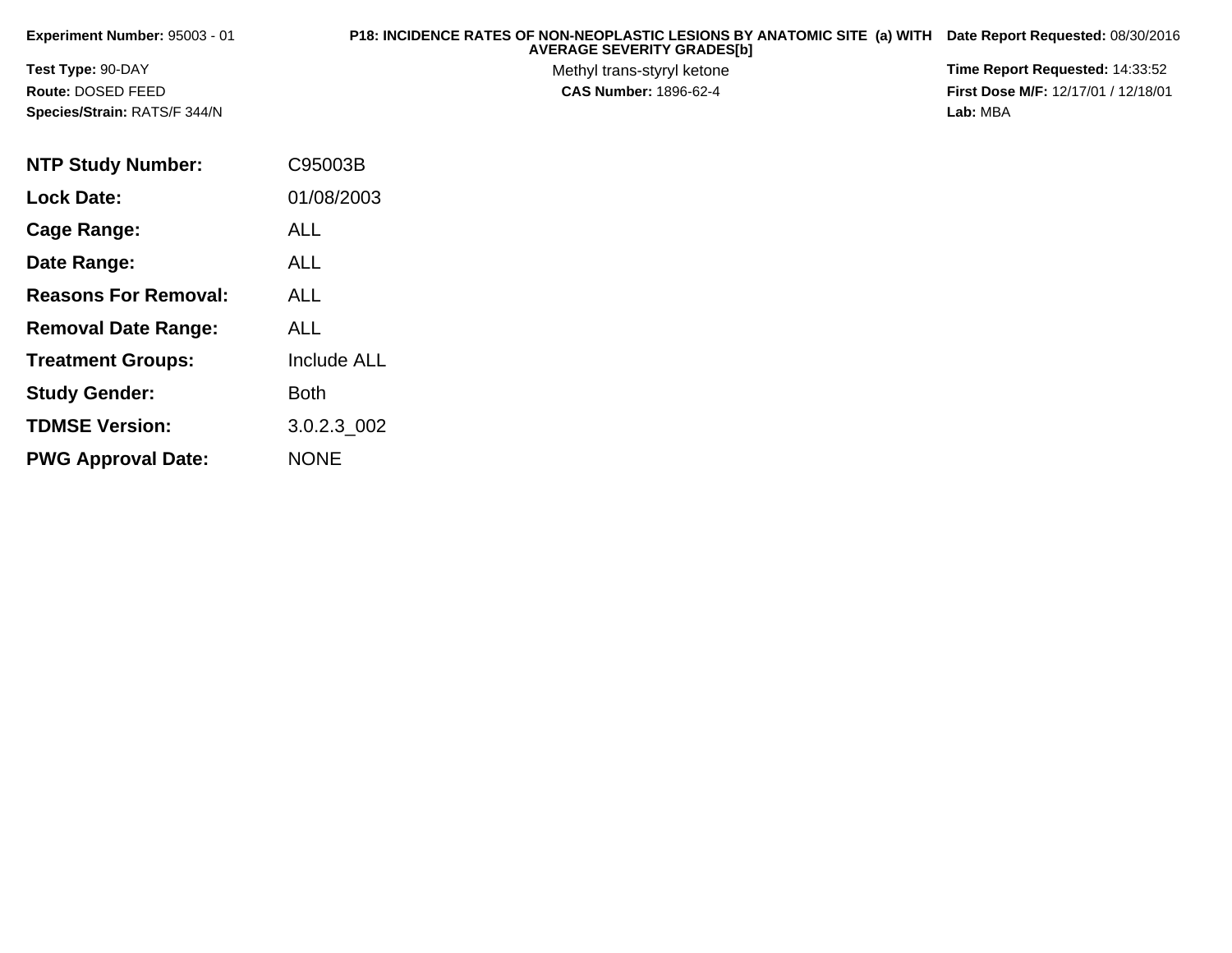| Experiment Number: 95003 - 01                                                                                                            |                        | P18: INCIDENCE RATES OF NON-NEOPLASTIC LESIONS BY ANATOMIC SITE (a) WITH Date Report Requested: 08/30/2016 |       |      |                                     |         |  |
|------------------------------------------------------------------------------------------------------------------------------------------|------------------------|------------------------------------------------------------------------------------------------------------|-------|------|-------------------------------------|---------|--|
| Test Type: 90-DAY                                                                                                                        |                        | Methyl trans-styryl ketone                                                                                 |       |      |                                     |         |  |
| Route: DOSED FEED                                                                                                                        |                        | <b>CAS Number: 1896-62-4</b>                                                                               |       |      | First Dose M/F: 12/17/01 / 12/18/01 |         |  |
| Species/Strain: RATS/F 344/N                                                                                                             |                        |                                                                                                            |       |      | Lab: MBA                            |         |  |
| <b>FISCHER 344 RATS MALE</b>                                                                                                             | <b>VEHICLE CONTROL</b> | 0.025%                                                                                                     | 0.05% | 0.1% | 0.2%                                | 0.4%    |  |
| <b>Disposition Summary</b>                                                                                                               |                        |                                                                                                            |       |      |                                     |         |  |
| <b>Animals Initially In Study</b><br><b>Scheduled Sacrifice</b><br><b>Early Deaths</b><br><b>Accidentally Killed</b><br><b>Survivors</b> | 10                     | $10$                                                                                                       | 10    | 10   | 10                                  | 10      |  |
| <b>Terminal Sacrifice</b>                                                                                                                | 10                     | $10$                                                                                                       | 10    | 10   | 10                                  | 10      |  |
| <b>Animals Examined Microscopically</b>                                                                                                  | 10                     | $10$                                                                                                       | 10    | 10   | 10                                  | 10      |  |
| <b>ALIMENTARY SYSTEM</b>                                                                                                                 |                        |                                                                                                            |       |      |                                     |         |  |
| Esophagus                                                                                                                                | (10)                   | (0)                                                                                                        | (0)   | (0)  | (0)                                 | (10)    |  |
| Intestine Large, Cecum                                                                                                                   | (10)                   | (0)                                                                                                        | (0)   | (0)  | (0)                                 | (10)    |  |
| Intestine Large, Colon                                                                                                                   | (10)                   | (0)                                                                                                        | (0)   | (0)  | (0)                                 | (10)    |  |
| Intestine Large, Rectum                                                                                                                  | (10)                   | (0)                                                                                                        | (0)   | (0)  | (0)                                 | (10)    |  |
| Intestine Small, Duodenum                                                                                                                | (10)                   | (0)                                                                                                        | (0)   | (0)  | (0)                                 | (10)    |  |
| Intestine Small, Ileum                                                                                                                   | (10)                   | (0)                                                                                                        | (0)   | (0)  | (0)                                 | (10)    |  |
| Intestine Small, Jejunum                                                                                                                 | (10)                   | (0)                                                                                                        | (0)   | (0)  | (0)                                 | (10)    |  |
| Liver                                                                                                                                    | (10)                   | (0)                                                                                                        | (0)   | (0)  | (0)                                 | (10)    |  |
| Hepatodiaphragmatic Nodule                                                                                                               | $\overline{1}$         |                                                                                                            |       |      |                                     |         |  |
| Vacuolization Cytoplasmic                                                                                                                | 1[1.0]                 |                                                                                                            |       |      |                                     | 1[1.0]  |  |
| Pancreas                                                                                                                                 | (10)                   | (0)                                                                                                        | (0)   | (0)  | (0)                                 | (10)    |  |
| Salivary Glands                                                                                                                          | (10)                   | (0)                                                                                                        | (0)   | (0)  | (0)                                 | (10)    |  |
| Stomach, Forestomach                                                                                                                     | (10)                   | (0)                                                                                                        | (0)   | (0)  | (0)                                 | (10)    |  |
| Stomach, Glandular                                                                                                                       | (10)                   | (10)                                                                                                       | (10)  | (10) | (10)                                | (10)    |  |
| Tongue                                                                                                                                   | (10)                   | (0)                                                                                                        | (0)   | (0)  | (0)                                 | (10)    |  |
| CARDIOVASCULAR SYSTEM                                                                                                                    |                        |                                                                                                            |       |      |                                     |         |  |
| <b>Blood Vessel</b>                                                                                                                      | (10)                   | (0)                                                                                                        | (0)   | (0)  | (0)                                 | (10)    |  |
| Heart                                                                                                                                    | (10)                   | (0)                                                                                                        | (0)   | (0)  | (0)                                 | (10)    |  |
| Cardiomyopathy                                                                                                                           | 5[1.4]                 |                                                                                                            |       |      |                                     | 6 [1.0] |  |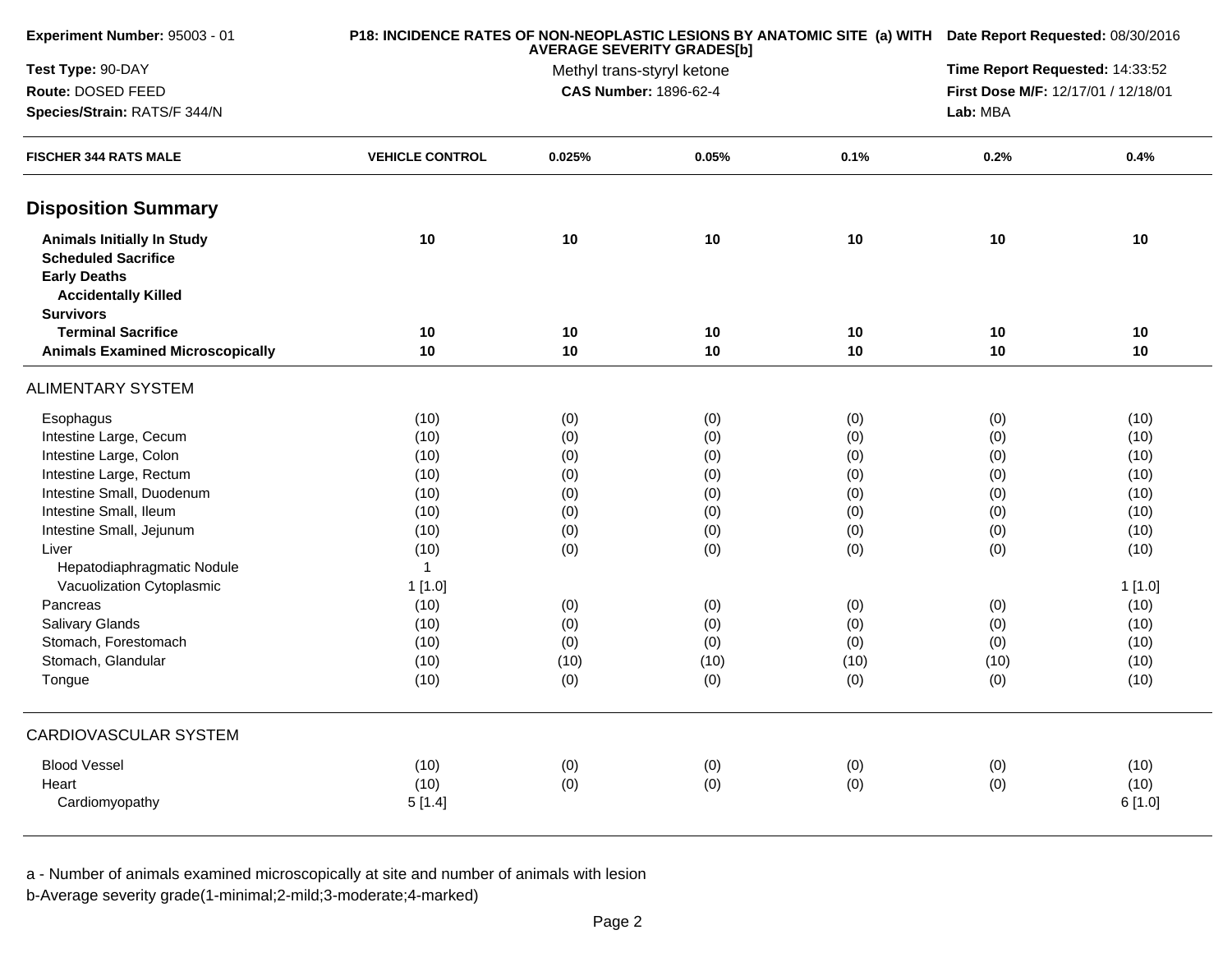| Experiment Number: 95003 - 01                                      |                        | P18: INCIDENCE RATES OF NON-NEOPLASTIC LESIONS BY ANATOMIC SITE (a) WITH Date Report Requested: 08/30/2016 |                                     |        |      |                |  |
|--------------------------------------------------------------------|------------------------|------------------------------------------------------------------------------------------------------------|-------------------------------------|--------|------|----------------|--|
| Test Type: 90-DAY                                                  |                        | Time Report Requested: 14:33:52                                                                            |                                     |        |      |                |  |
| Route: DOSED FEED                                                  |                        | CAS Number: 1896-62-4                                                                                      | First Dose M/F: 12/17/01 / 12/18/01 |        |      |                |  |
| Species/Strain: RATS/F 344/N                                       |                        |                                                                                                            |                                     |        |      |                |  |
| <b>FISCHER 344 RATS MALE</b>                                       | <b>VEHICLE CONTROL</b> | 0.025%                                                                                                     | 0.05%                               | 0.1%   | 0.2% | 0.4%           |  |
| <b>ENDOCRINE SYSTEM</b>                                            |                        |                                                                                                            |                                     |        |      |                |  |
| <b>Adrenal Cortex</b><br>Capsule, Thrombosis                       | (10)                   | (0)                                                                                                        | (0)                                 | (0)    | (0)  | (10)<br>1[1.0] |  |
| Adrenal Medulla                                                    | (10)                   | (0)                                                                                                        | (0)                                 | (0)    | (0)  | (10)           |  |
| Islets, Pancreatic                                                 | (10)                   | (0)                                                                                                        | (0)                                 | (0)    | (0)  | (10)           |  |
| Parathyroid Gland                                                  | (7)                    | (0)                                                                                                        | (0)                                 | (0)    | (0)  | (9)            |  |
| <b>Pituitary Gland</b>                                             | (10)                   | (0)                                                                                                        | (0)                                 | (0)    | (0)  | (10)           |  |
| Cyst                                                               |                        |                                                                                                            |                                     |        |      | 1[2.0]         |  |
| <b>Thyroid Gland</b>                                               | (10)                   | (0)                                                                                                        | (0)                                 | (0)    | (0)  | (10)           |  |
| <b>GENERAL BODY SYSTEM</b>                                         |                        |                                                                                                            |                                     |        |      |                |  |
| None                                                               |                        |                                                                                                            |                                     |        |      |                |  |
| <b>GENITAL SYSTEM</b>                                              |                        |                                                                                                            |                                     |        |      |                |  |
| Epididymis                                                         | (10)                   | (0)                                                                                                        | (0)                                 | (0)    | (0)  | (10)           |  |
| Aspermia                                                           |                        |                                                                                                            |                                     |        |      | 1[4.0]         |  |
| <b>Preputial Gland</b><br>Infiltration Cellular, Lymphocyte, Focal | (10)                   | (0)                                                                                                        | (0)                                 | (0)    | (0)  | (10)<br>1[1.0] |  |
| Prostate                                                           | (10)                   | (0)                                                                                                        | (0)                                 | (0)    | (0)  | (10)           |  |
| Seminal Vesicle                                                    | (10)                   | (0)                                                                                                        | (0)                                 | (0)    | (0)  | (10)           |  |
| <b>Testes</b>                                                      | (10)                   | (0)                                                                                                        | (0)                                 | (0)    | (0)  | (10)           |  |
| Germinal Epithelium, Atrophy                                       |                        |                                                                                                            |                                     |        |      | 1[4.0]         |  |
| <b>HEMATOPOIETIC SYSTEM</b>                                        |                        |                                                                                                            |                                     |        |      |                |  |
| <b>Bone Marrow</b>                                                 | (10)                   | (0)                                                                                                        | (0)                                 | (0)    | (0)  | (10)           |  |
| Lymph Node                                                         | (0)                    | (0)                                                                                                        | (3)                                 | (1)    | (0)  | (0)            |  |
| Hyperplasia, Lymphoid                                              |                        |                                                                                                            | 1[2.0]                              |        |      |                |  |
| Mediastinal, Congestion                                            |                        |                                                                                                            | 1[1.0]                              | 1[2.0] |      |                |  |
| Mediastinal, Hyperplasia, Lymphoid                                 |                        |                                                                                                            | 2[3.0]                              | 1[3.0] |      |                |  |
| Lymph Node, Mesenteric                                             | (10)                   | (0)                                                                                                        | (0)                                 | (0)    | (0)  | (10)           |  |
|                                                                    |                        |                                                                                                            |                                     |        |      |                |  |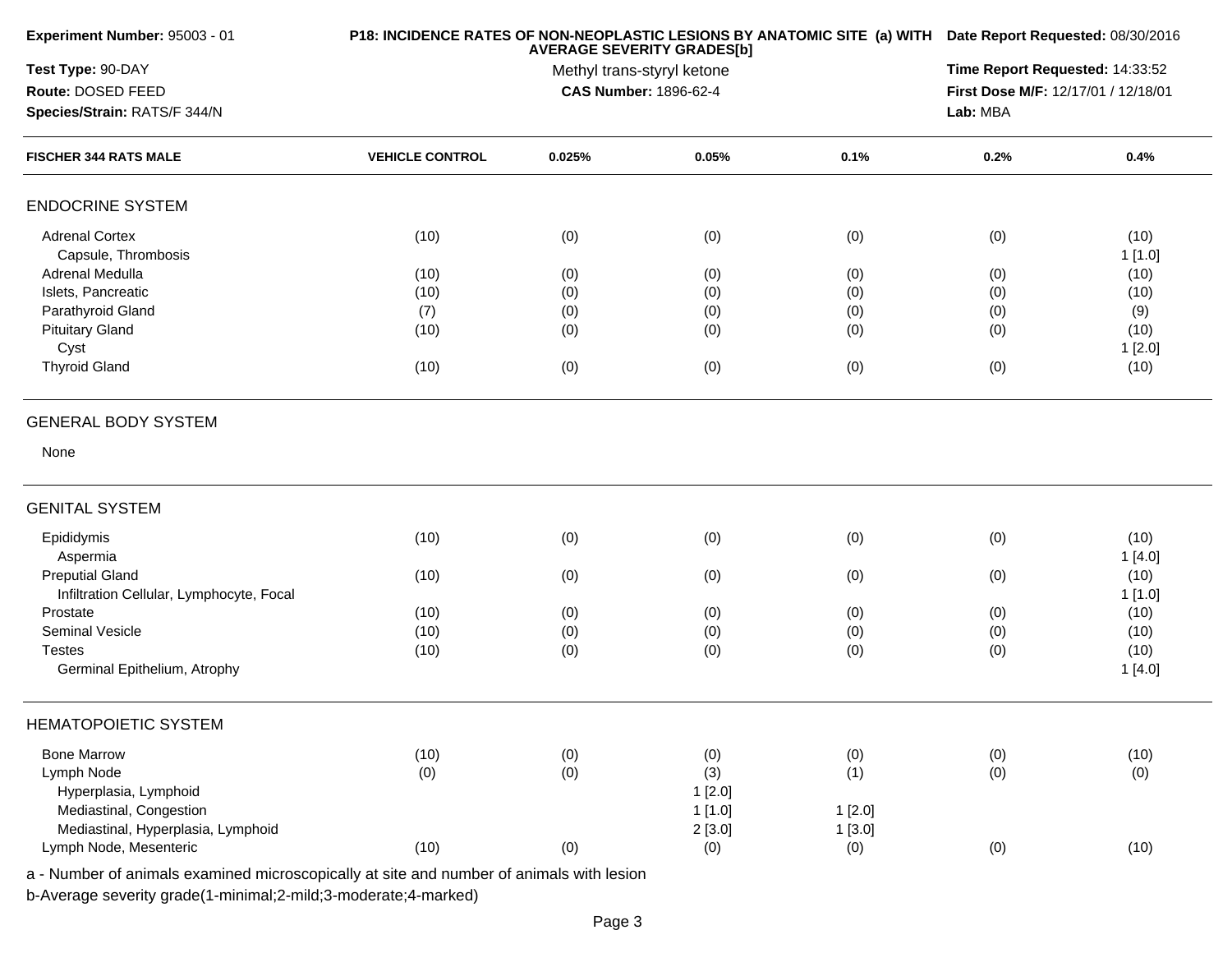| Experiment Number: 95003 - 01                             |                        | P18: INCIDENCE RATES OF NON-NEOPLASTIC LESIONS BY ANATOMIC SITE (a) WITH Date Report Requested: 08/30/2016<br><b>AVERAGE SEVERITY GRADES[b]</b><br>Methyl trans-styryl ketone |        |        |                                     |        |
|-----------------------------------------------------------|------------------------|-------------------------------------------------------------------------------------------------------------------------------------------------------------------------------|--------|--------|-------------------------------------|--------|
| Test Type: 90-DAY                                         |                        |                                                                                                                                                                               |        |        |                                     |        |
| Route: DOSED FEED                                         |                        | CAS Number: 1896-62-4                                                                                                                                                         |        |        | First Dose M/F: 12/17/01 / 12/18/01 |        |
| Species/Strain: RATS/F 344/N                              |                        |                                                                                                                                                                               |        |        | Lab: MBA                            |        |
| <b>FISCHER 344 RATS MALE</b>                              | <b>VEHICLE CONTROL</b> | 0.025%                                                                                                                                                                        | 0.05%  | 0.1%   | 0.2%                                | 0.4%   |
| Spleen                                                    | (10)                   | (0)                                                                                                                                                                           | (0)    | (0)    | (0)                                 | (10)   |
| Thymus                                                    | (10)                   | (0)                                                                                                                                                                           | (0)    | (0)    | (0)                                 | (10)   |
| Atrophy                                                   |                        |                                                                                                                                                                               |        |        |                                     | 1[1.0] |
| Necrosis                                                  | 2[1.0]                 |                                                                                                                                                                               |        |        |                                     |        |
| <b>INTEGUMENTARY SYSTEM</b>                               |                        |                                                                                                                                                                               |        |        |                                     |        |
| Skin                                                      | (10)                   | (0)                                                                                                                                                                           | (0)    | (0)    | (0)                                 | (10)   |
| MUSCULOSKELETAL SYSTEM                                    |                        |                                                                                                                                                                               |        |        |                                     |        |
| Bone                                                      | (10)                   | (0)                                                                                                                                                                           | (0)    | (0)    | (0)                                 | (10)   |
| NERVOUS SYSTEM                                            |                        |                                                                                                                                                                               |        |        |                                     |        |
| <b>Brain</b>                                              | (10)                   | (0)                                                                                                                                                                           | (0)    | (0)    | (0)                                 | (10)   |
| <b>RESPIRATORY SYSTEM</b>                                 |                        |                                                                                                                                                                               |        |        |                                     |        |
| Lung                                                      | (10)                   | (0)                                                                                                                                                                           | (0)    | (0)    | (0)                                 | (10)   |
| Bronchiole, Infiltration Cellular, Lymphocyte,<br>Focal   | 1[1.0]                 |                                                                                                                                                                               |        |        |                                     |        |
| Perivascular, Infiltration Cellular, Lymphocyte,<br>Focal | 2[1.0]                 |                                                                                                                                                                               |        |        |                                     |        |
| Nose                                                      | (10)                   | (10)                                                                                                                                                                          | (10)   | (10)   | (10)                                | (10)   |
| Goblet Cell, Respiratory Epithelium,<br>Hyperplasia       |                        | 4[1.0]                                                                                                                                                                        | 3[1.0] | 4[1.3] | 3[1.0]                              | 9[1.3] |
| Trachea                                                   | (10)                   | (0)                                                                                                                                                                           | (0)    | (0)    | (0)                                 | (10)   |
| SPECIAL SENSES SYSTEM                                     |                        |                                                                                                                                                                               |        |        |                                     |        |
| Eye                                                       | (10)                   | (0)                                                                                                                                                                           | (0)    | (0)    | (0)                                 | (10)   |
| Harderian Gland                                           | (10)                   | (0)                                                                                                                                                                           | (0)    | (0)    | (0)                                 | (10)   |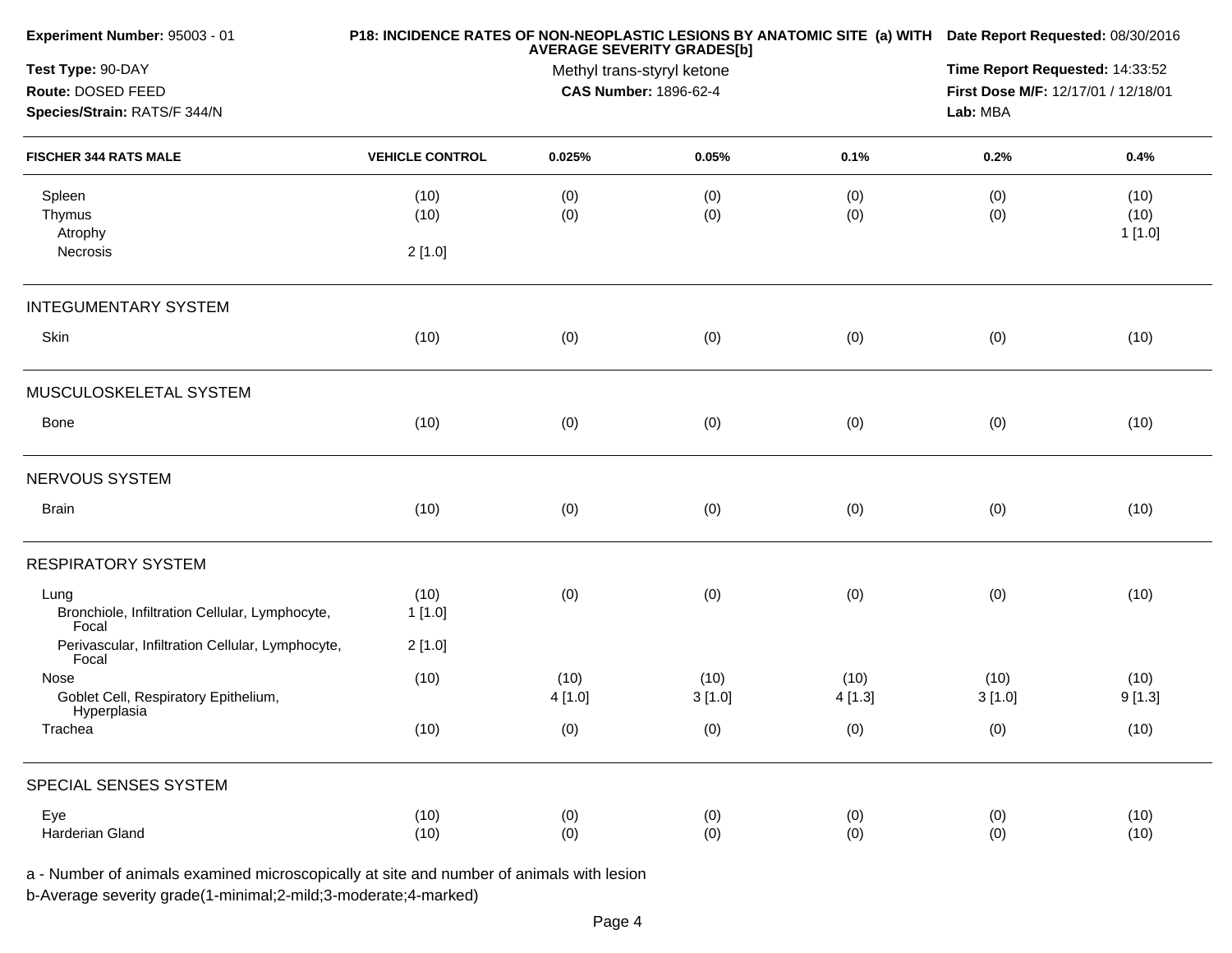| <b>Experiment Number: 95003 - 01</b> |                        | P18: INCIDENCE RATES OF NON-NEOPLASTIC LESIONS BY ANATOMIC SITE (a) WITH Date Report Requested: 08/30/2016<br><b>AVERAGE SEVERITY GRADES[b]</b> |                              |        |                                     |            |  |
|--------------------------------------|------------------------|-------------------------------------------------------------------------------------------------------------------------------------------------|------------------------------|--------|-------------------------------------|------------|--|
| Test Type: 90-DAY                    |                        |                                                                                                                                                 | Methyl trans-styryl ketone   |        | Time Report Requested: 14:33:52     |            |  |
| Route: DOSED FEED                    |                        |                                                                                                                                                 | <b>CAS Number: 1896-62-4</b> |        | First Dose M/F: 12/17/01 / 12/18/01 |            |  |
| Species/Strain: RATS/F 344/N         |                        |                                                                                                                                                 |                              |        | Lab: MBA                            |            |  |
| <b>FISCHER 344 RATS MALE</b>         | <b>VEHICLE CONTROL</b> | 0.025%                                                                                                                                          | 0.05%                        | 0.1%   | $0.2\%$                             | 0.4%       |  |
|                                      |                        |                                                                                                                                                 |                              |        |                                     |            |  |
| URINARY SYSTEM                       |                        |                                                                                                                                                 |                              |        |                                     |            |  |
| Kidney                               | (10)                   | (10)                                                                                                                                            | (10)                         | (10)   | (10)                                | (10)       |  |
| Nephropathy                          | 6[1.0]                 | 8[1.0]                                                                                                                                          | 8[1.0]                       | 9[1.0] | $10$ [1.0]                          | $10$ [1.6] |  |
| Urinary Bladder                      | (10)                   | (0)                                                                                                                                             | (0)                          | (0)    | (0)                                 | (10)       |  |
|                                      |                        |                                                                                                                                                 |                              |        |                                     |            |  |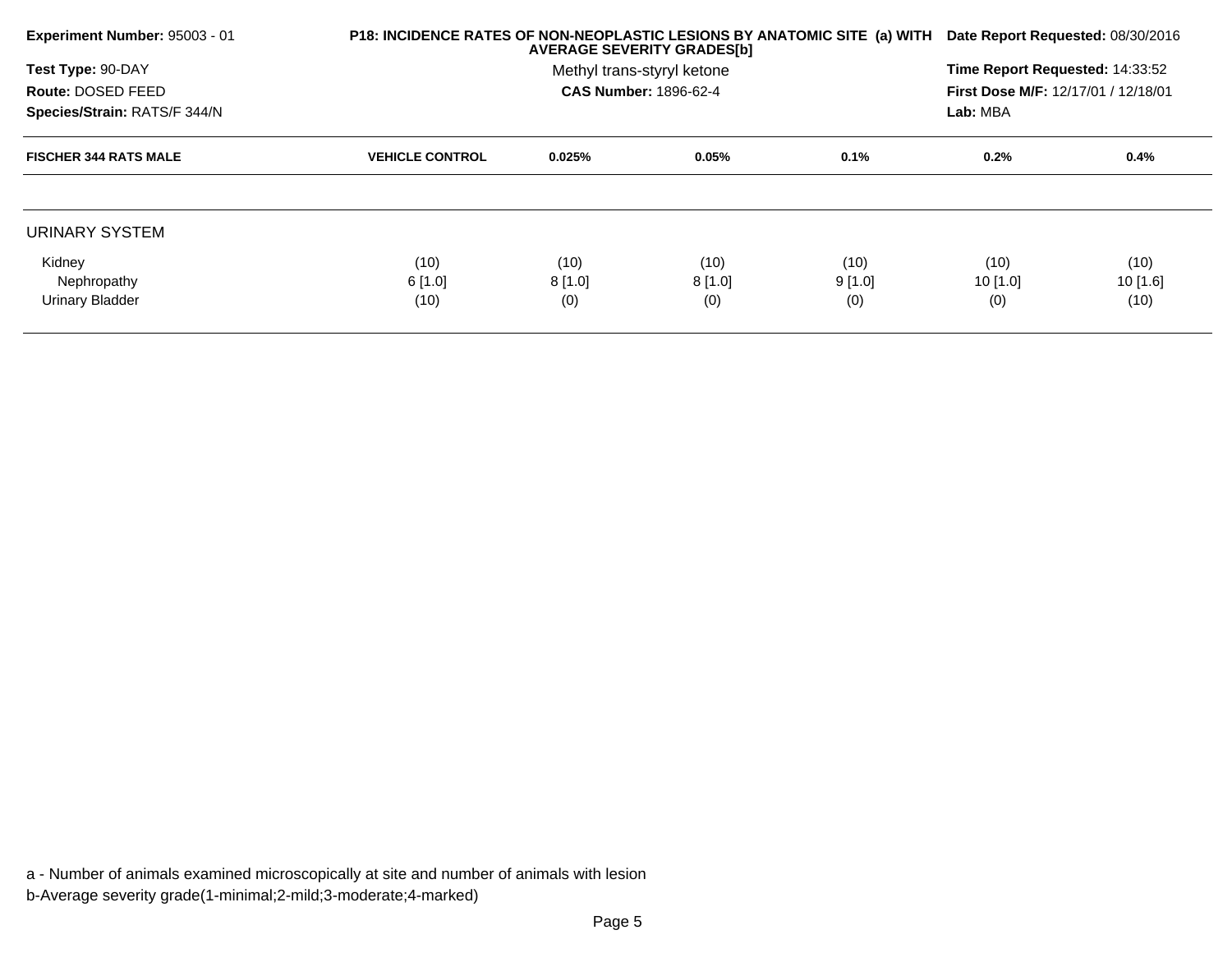| Experiment Number: 95003 - 01           |                        | P18: INCIDENCE RATES OF NON-NEOPLASTIC LESIONS BY ANATOMIC SITE (a) WITH Date Report Requested: 08/30/2016 |               |              |                                     |              |
|-----------------------------------------|------------------------|------------------------------------------------------------------------------------------------------------|---------------|--------------|-------------------------------------|--------------|
| Test Type: 90-DAY                       |                        | Time Report Requested: 14:33:52                                                                            |               |              |                                     |              |
| Route: DOSED FEED                       |                        | Methyl trans-styryl ketone<br><b>CAS Number: 1896-62-4</b>                                                 |               |              | First Dose M/F: 12/17/01 / 12/18/01 |              |
| Species/Strain: RATS/F 344/N            |                        |                                                                                                            |               |              | Lab: MBA                            |              |
| <b>FISCHER 344 RATS MALE</b>            | <b>CONTROL SPECIAL</b> | 0.025% SPECIAL                                                                                             | 0.05% SPECIAL | 0.1% SPECIAL | 0.2% SPECIAL                        | 0.4% SPECIAL |
| <b>Disposition Summary</b>              |                        |                                                                                                            |               |              |                                     |              |
| <b>Animals Initially In Study</b>       | 10                     | 10                                                                                                         | 10            | 10           | 10                                  | 10           |
| <b>Scheduled Sacrifice</b>              | 10                     | 8                                                                                                          | 10            | 9            | 10                                  | 10           |
| <b>Early Deaths</b>                     |                        |                                                                                                            |               |              |                                     |              |
| <b>Accidentally Killed</b>              |                        | $\boldsymbol{2}$                                                                                           |               | $\mathbf{1}$ |                                     |              |
| <b>Survivors</b>                        |                        |                                                                                                            |               |              |                                     |              |
| <b>Terminal Sacrifice</b>               |                        |                                                                                                            |               |              |                                     |              |
| <b>Animals Examined Microscopically</b> |                        |                                                                                                            |               |              |                                     |              |
| <b>ALIMENTARY SYSTEM</b>                |                        |                                                                                                            |               |              |                                     |              |
| Esophagus                               | (0)                    | (0)                                                                                                        | (0)           | (0)          | (0)                                 | (0)          |
| Intestine Large, Cecum                  | (0)                    | (0)                                                                                                        | (0)           | (0)          | (0)                                 | (0)          |
| Intestine Large, Colon                  | (0)                    | (0)                                                                                                        | (0)           | (0)          | (0)                                 | (0)          |
| Intestine Large, Rectum                 | (0)                    | (0)                                                                                                        | (0)           | (0)          | (0)                                 | (0)          |
| Intestine Small, Duodenum               | (0)                    | (0)                                                                                                        | (0)           | (0)          | (0)                                 | (0)          |
| Intestine Small, Ileum                  | (0)                    | (0)                                                                                                        | (0)           | (0)          | (0)                                 | (0)          |
| Intestine Small, Jejunum                | (0)                    | (0)                                                                                                        | (0)           | (0)          | (0)                                 | (0)          |
| Liver                                   | (0)                    | (0)                                                                                                        | (0)           | (0)          | (0)                                 | (0)          |
| Hepatodiaphragmatic Nodule              |                        |                                                                                                            |               |              |                                     |              |
| Vacuolization Cytoplasmic               |                        |                                                                                                            |               |              |                                     |              |
| Pancreas                                | (0)                    | (0)                                                                                                        | (0)           | (0)          | (0)                                 | (0)          |
| Salivary Glands                         | (0)                    | (0)                                                                                                        | (0)           | (0)          | (0)                                 | (0)          |
| Stomach, Forestomach                    | (0)                    | (0)                                                                                                        | (0)           | (0)          | (0)                                 | (0)          |
| Stomach, Glandular                      | (0)                    | (0)                                                                                                        | (0)           | (0)          | (0)                                 | (0)          |
| Tongue                                  | (0)                    | (0)                                                                                                        | (0)           | (0)          | (0)                                 | (0)          |
| CARDIOVASCULAR SYSTEM                   |                        |                                                                                                            |               |              |                                     |              |
| <b>Blood Vessel</b>                     | (0)                    | (0)                                                                                                        | (0)           | (0)          | (0)                                 | (0)          |
| Heart                                   | (0)                    | (0)                                                                                                        | (0)           | (0)          | (0)                                 | (0)          |
| Cardiomyopathy                          |                        |                                                                                                            |               |              |                                     |              |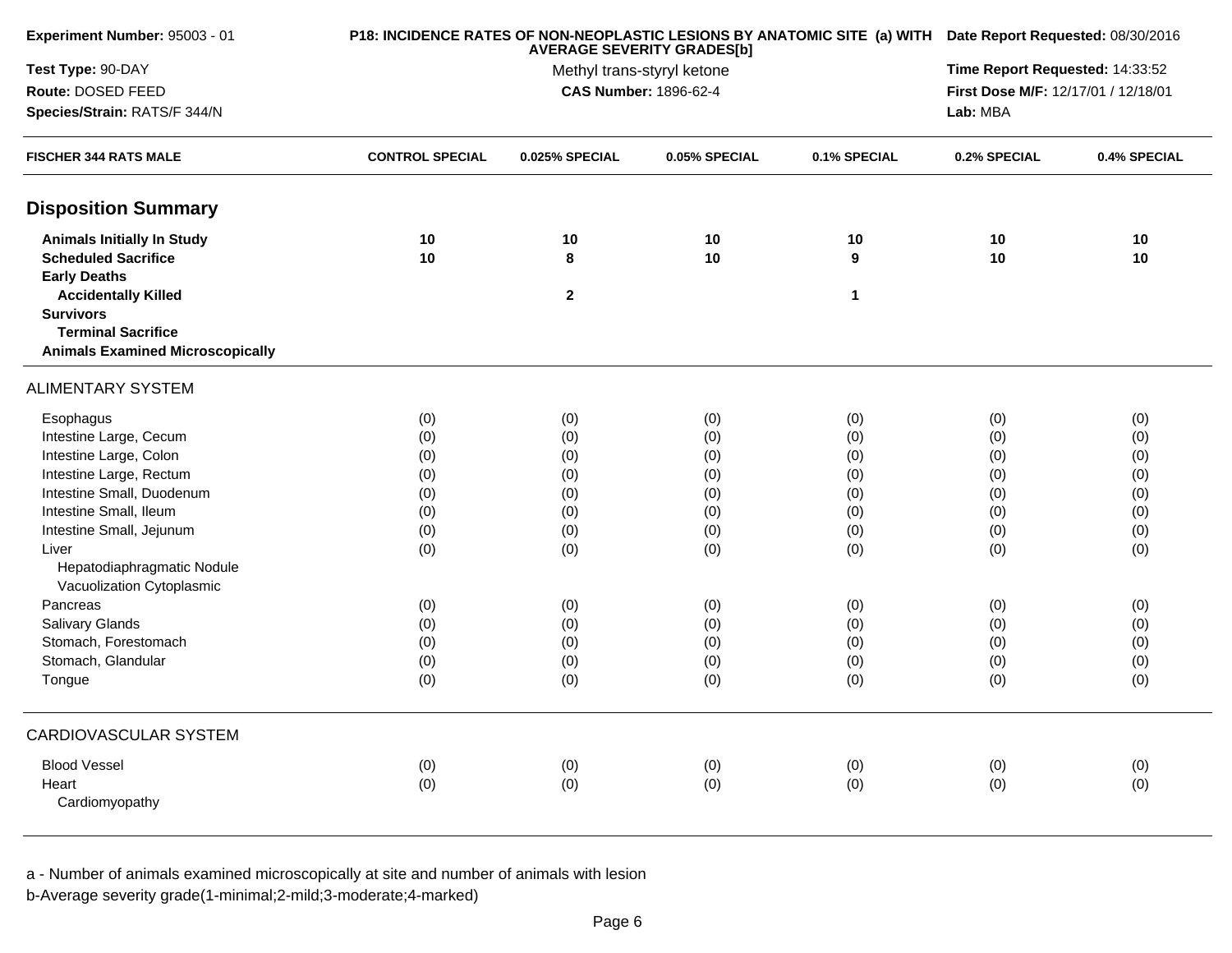| Experiment Number: 95003 - 01                                                            |                        | P18: INCIDENCE RATES OF NON-NEOPLASTIC LESIONS BY ANATOMIC SITE (a) WITH Date Report Requested: 08/30/2016<br>Time Report Requested: 14:33:52 |               |              |              |              |
|------------------------------------------------------------------------------------------|------------------------|-----------------------------------------------------------------------------------------------------------------------------------------------|---------------|--------------|--------------|--------------|
| Test Type: 90-DAY                                                                        |                        |                                                                                                                                               |               |              |              |              |
| Route: DOSED FEED                                                                        |                        | First Dose M/F: 12/17/01 / 12/18/01                                                                                                           |               |              |              |              |
| Species/Strain: RATS/F 344/N                                                             |                        |                                                                                                                                               |               |              | Lab: MBA     |              |
| <b>FISCHER 344 RATS MALE</b>                                                             | <b>CONTROL SPECIAL</b> | 0.025% SPECIAL                                                                                                                                | 0.05% SPECIAL | 0.1% SPECIAL | 0.2% SPECIAL | 0.4% SPECIAL |
| <b>ENDOCRINE SYSTEM</b>                                                                  |                        |                                                                                                                                               |               |              |              |              |
| <b>Adrenal Cortex</b>                                                                    | (0)                    | (0)                                                                                                                                           | (0)           | (0)          | (0)          | (0)          |
| Capsule, Thrombosis                                                                      |                        |                                                                                                                                               |               |              |              |              |
| Adrenal Medulla                                                                          | (0)                    | (0)                                                                                                                                           | (0)           | (0)          | (0)          | (0)          |
| Islets, Pancreatic                                                                       | (0)                    | (0)                                                                                                                                           | (0)           | (0)          | (0)          | (0)          |
| Parathyroid Gland                                                                        | (0)                    | (0)                                                                                                                                           | (0)           | (0)          | (0)          | (0)          |
| <b>Pituitary Gland</b>                                                                   | (0)                    | (0)                                                                                                                                           | (0)           | (0)          | (0)          | (0)          |
| Cyst                                                                                     |                        |                                                                                                                                               |               |              |              |              |
| <b>Thyroid Gland</b>                                                                     | (0)                    | (0)                                                                                                                                           | (0)           | (0)          | (0)          | (0)          |
| <b>GENERAL BODY SYSTEM</b>                                                               |                        |                                                                                                                                               |               |              |              |              |
| None                                                                                     |                        |                                                                                                                                               |               |              |              |              |
| <b>GENITAL SYSTEM</b>                                                                    |                        |                                                                                                                                               |               |              |              |              |
| Epididymis                                                                               | (0)                    | (0)                                                                                                                                           | (0)           | (0)          | (0)          | (0)          |
| Aspermia                                                                                 |                        |                                                                                                                                               |               |              |              |              |
| <b>Preputial Gland</b>                                                                   | (0)                    | (0)                                                                                                                                           | (0)           | (0)          | (0)          | (0)          |
| Infiltration Cellular, Lymphocyte, Focal                                                 |                        |                                                                                                                                               |               |              |              |              |
| Prostate                                                                                 | (0)                    | (0)                                                                                                                                           | (0)           | (0)          | (0)          | (0)          |
| <b>Seminal Vesicle</b>                                                                   |                        |                                                                                                                                               |               |              |              |              |
| <b>Testes</b>                                                                            | (0)                    | (0)                                                                                                                                           | (0)           | (0)          | (0)          | (0)          |
| Germinal Epithelium, Atrophy                                                             | (0)                    | (0)                                                                                                                                           | (0)           | (0)          | (0)          | (0)          |
| <b>HEMATOPOIETIC SYSTEM</b>                                                              |                        |                                                                                                                                               |               |              |              |              |
| <b>Bone Marrow</b>                                                                       | (0)                    | (0)                                                                                                                                           | (0)           | (0)          | (0)          | (0)          |
| Lymph Node                                                                               | (0)                    | (0)                                                                                                                                           | (0)           | (0)          | (0)          | (0)          |
| Hyperplasia, Lymphoid                                                                    |                        |                                                                                                                                               |               |              |              |              |
| Mediastinal, Congestion                                                                  |                        |                                                                                                                                               |               |              |              |              |
| Mediastinal, Hyperplasia, Lymphoid                                                       |                        |                                                                                                                                               |               |              |              |              |
| Lymph Node, Mesenteric                                                                   | (0)                    | (0)                                                                                                                                           | (0)           | (0)          | (0)          | (0)          |
| a - Number of animals examined microscopically at site and number of animals with lesion |                        |                                                                                                                                               |               |              |              |              |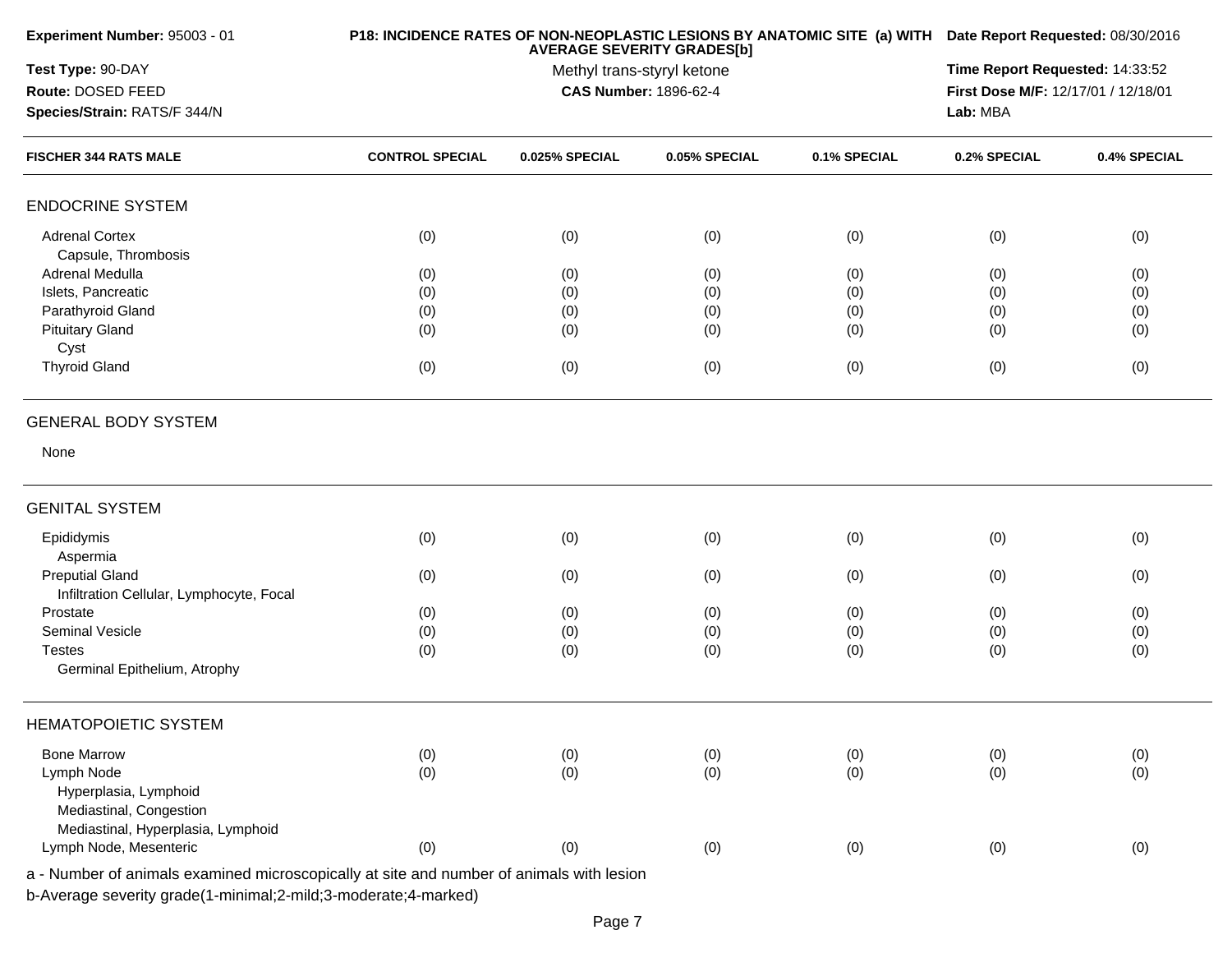| Experiment Number: 95003 - 01                                                                                       |                        | <b>AVERAGE SEVERITY GRADES[b]</b>                          | P18: INCIDENCE RATES OF NON-NEOPLASTIC LESIONS BY ANATOMIC SITE (a) WITH Date Report Requested: 08/30/2016 |              |              |              |
|---------------------------------------------------------------------------------------------------------------------|------------------------|------------------------------------------------------------|------------------------------------------------------------------------------------------------------------|--------------|--------------|--------------|
| Test Type: 90-DAY<br>Route: DOSED FEED<br>Species/Strain: RATS/F 344/N                                              |                        | Methyl trans-styryl ketone<br><b>CAS Number: 1896-62-4</b> | Time Report Requested: 14:33:52<br>First Dose M/F: 12/17/01 / 12/18/01<br>Lab: MBA                         |              |              |              |
|                                                                                                                     |                        |                                                            |                                                                                                            |              |              |              |
| <b>FISCHER 344 RATS MALE</b>                                                                                        | <b>CONTROL SPECIAL</b> | 0.025% SPECIAL                                             | 0.05% SPECIAL                                                                                              | 0.1% SPECIAL | 0.2% SPECIAL | 0.4% SPECIAL |
| Spleen<br>Thymus<br>Atrophy<br>Necrosis                                                                             | (0)<br>(0)             | (0)<br>(0)                                                 | (0)<br>(0)                                                                                                 | (0)<br>(0)   | (0)<br>(0)   | (0)<br>(0)   |
| <b>INTEGUMENTARY SYSTEM</b>                                                                                         |                        |                                                            |                                                                                                            |              |              |              |
| Skin                                                                                                                | (0)                    | (0)                                                        | (0)                                                                                                        | (0)          | (0)          | (0)          |
| MUSCULOSKELETAL SYSTEM                                                                                              |                        |                                                            |                                                                                                            |              |              |              |
| Bone                                                                                                                | (0)                    | (0)                                                        | (0)                                                                                                        | (0)          | (0)          | (0)          |
| NERVOUS SYSTEM                                                                                                      |                        |                                                            |                                                                                                            |              |              |              |
| <b>Brain</b>                                                                                                        | (0)                    | (0)                                                        | (0)                                                                                                        | (0)          | (0)          | (0)          |
| <b>RESPIRATORY SYSTEM</b>                                                                                           |                        |                                                            |                                                                                                            |              |              |              |
| Lung<br>Bronchiole, Infiltration Cellular, Lymphocyte,<br>Focal<br>Perivascular, Infiltration Cellular, Lymphocyte, | (0)                    | (0)                                                        | (0)                                                                                                        | (0)          | (0)          | (0)          |
| Focal<br>Nose                                                                                                       | (0)                    | (0)                                                        | (0)                                                                                                        | (0)          | (0)          | (0)          |
| Goblet Cell, Respiratory Epithelium,<br>Hyperplasia<br>Trachea                                                      | (0)                    | (0)                                                        | (0)                                                                                                        | (0)          | (0)          | (0)          |
| SPECIAL SENSES SYSTEM                                                                                               |                        |                                                            |                                                                                                            |              |              |              |
| Eye<br>Harderian Gland                                                                                              | (0)<br>(0)             | (0)<br>(0)                                                 | (0)<br>(0)                                                                                                 | (0)<br>(0)   | (0)<br>(0)   | (0)<br>(0)   |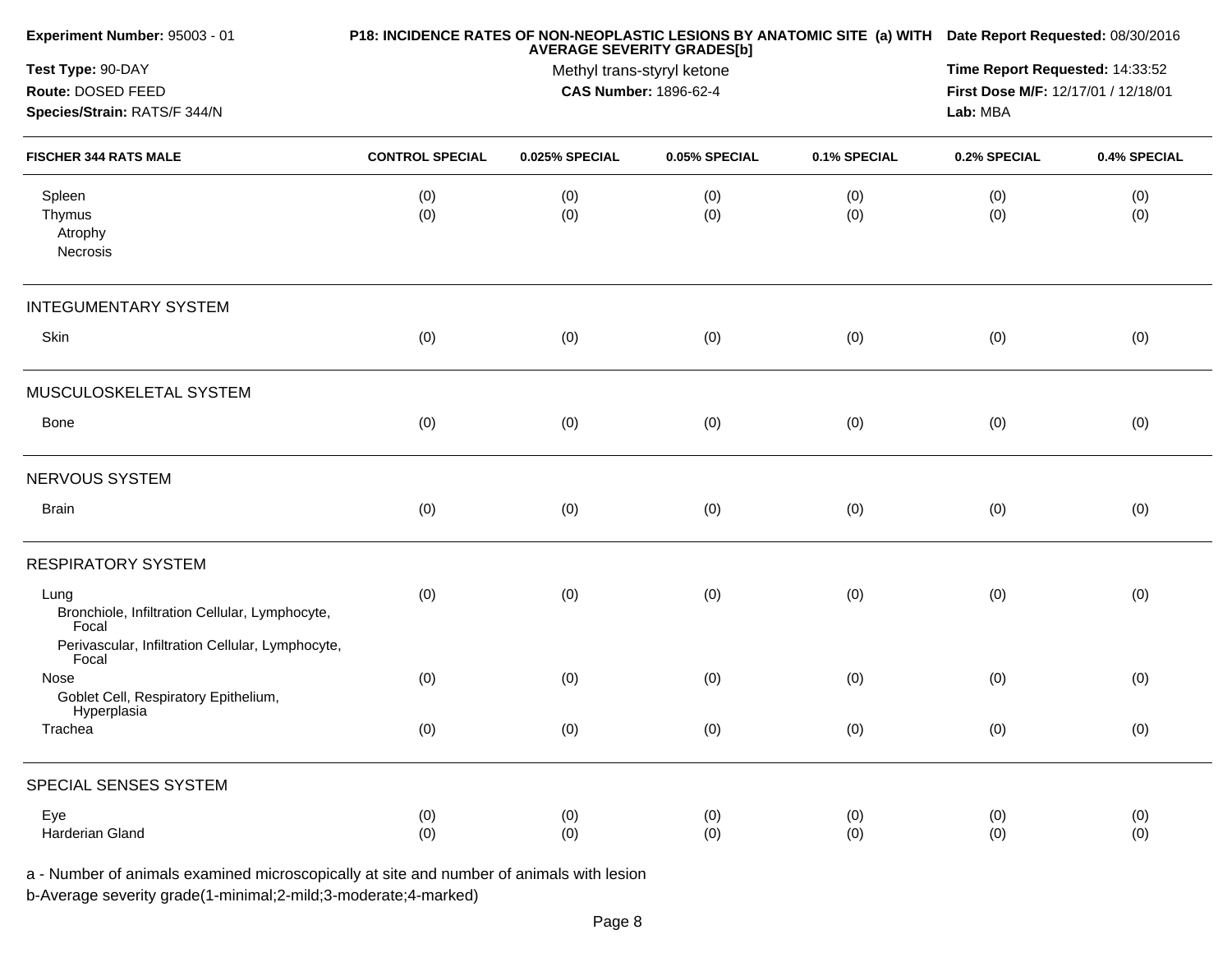| Experiment Number: 95003 - 01 |                        | P18: INCIDENCE RATES OF NON-NEOPLASTIC LESIONS BY ANATOMIC SITE (a) WITH<br><b>AVERAGE SEVERITY GRADES[b]</b> |                              |              |                                 |                                            |  |  |
|-------------------------------|------------------------|---------------------------------------------------------------------------------------------------------------|------------------------------|--------------|---------------------------------|--------------------------------------------|--|--|
| Test Type: 90-DAY             |                        |                                                                                                               | Methyl trans-styryl ketone   |              | Time Report Requested: 14:33:52 |                                            |  |  |
| Route: DOSED FEED             |                        |                                                                                                               | <b>CAS Number: 1896-62-4</b> |              |                                 | <b>First Dose M/F: 12/17/01 / 12/18/01</b> |  |  |
| Species/Strain: RATS/F 344/N  |                        |                                                                                                               |                              |              | Lab: MBA                        |                                            |  |  |
| <b>FISCHER 344 RATS MALE</b>  | <b>CONTROL SPECIAL</b> | 0.025% SPECIAL                                                                                                | 0.05% SPECIAL                | 0.1% SPECIAL | 0.2% SPECIAL                    | 0.4% SPECIAL                               |  |  |
|                               |                        |                                                                                                               |                              |              |                                 |                                            |  |  |
| URINARY SYSTEM                |                        |                                                                                                               |                              |              |                                 |                                            |  |  |
| Kidney<br>Nephropathy         | (0)                    | (0)                                                                                                           | (0)                          | (0)          | (0)                             | (0)                                        |  |  |
| Urinary Bladder               | (0)                    | (0)                                                                                                           | (0)                          | (0)          | (0)                             | (0)                                        |  |  |
|                               |                        |                                                                                                               |                              |              |                                 |                                            |  |  |

\*\*\* END OF MALE \*\*\*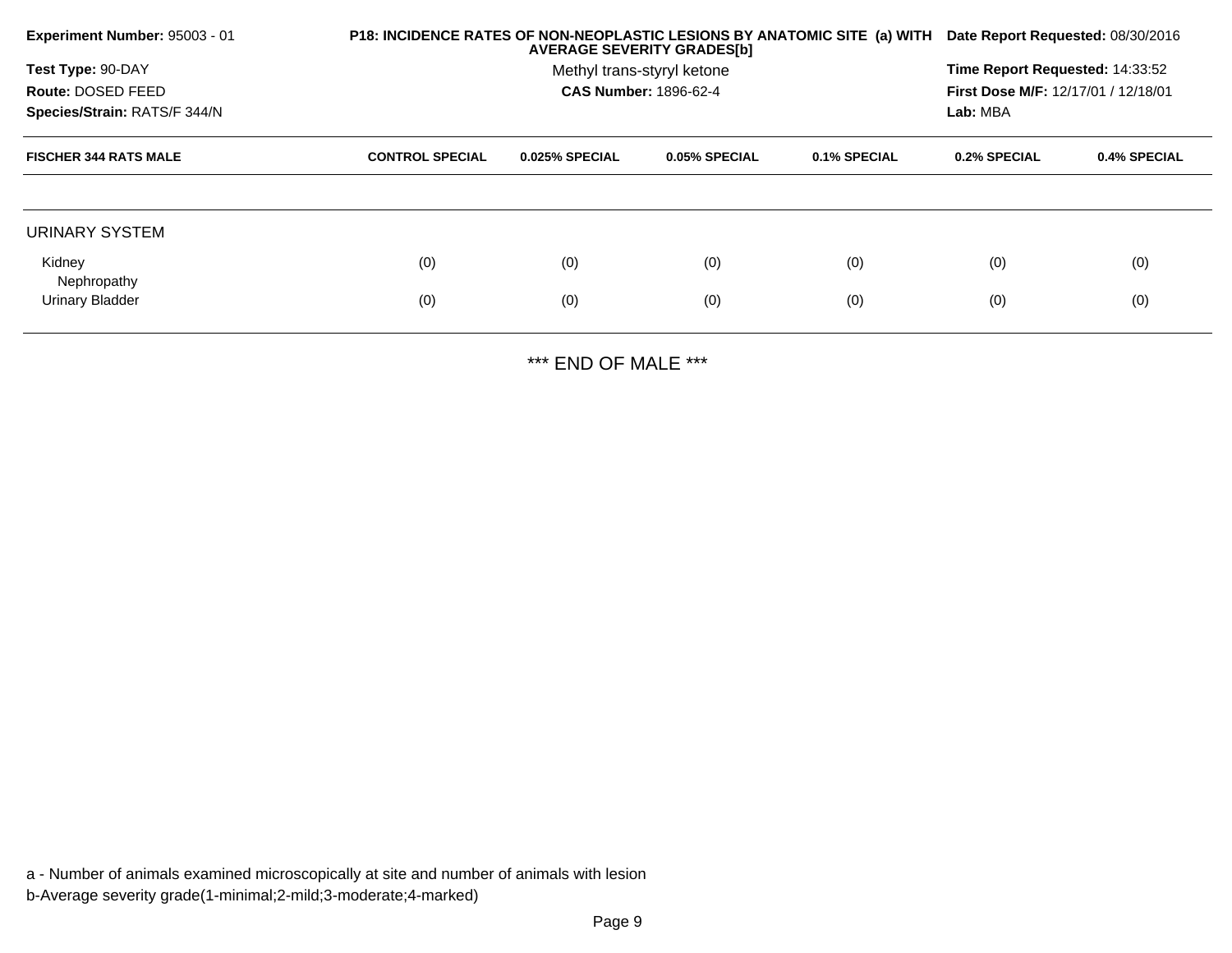| Experiment Number: 95003 - 01                                                                                                                                                                                                                                                                                                                                   |                                                                                                                          | P18: INCIDENCE RATES OF NON-NEOPLASTIC LESIONS BY ANATOMIC SITE (a) WITH Date Report Requested: 08/30/2016<br><b>AVERAGE SEVERITY GRADES[b]</b> |                                                                                          |                                                                                          |                                                                                                    |                                                                                                      |  |
|-----------------------------------------------------------------------------------------------------------------------------------------------------------------------------------------------------------------------------------------------------------------------------------------------------------------------------------------------------------------|--------------------------------------------------------------------------------------------------------------------------|-------------------------------------------------------------------------------------------------------------------------------------------------|------------------------------------------------------------------------------------------|------------------------------------------------------------------------------------------|----------------------------------------------------------------------------------------------------|------------------------------------------------------------------------------------------------------|--|
| Test Type: 90-DAY                                                                                                                                                                                                                                                                                                                                               |                                                                                                                          | Time Report Requested: 14:33:52                                                                                                                 |                                                                                          |                                                                                          |                                                                                                    |                                                                                                      |  |
| Route: DOSED FEED                                                                                                                                                                                                                                                                                                                                               |                                                                                                                          | <b>CAS Number: 1896-62-4</b>                                                                                                                    |                                                                                          |                                                                                          | First Dose M/F: 12/17/01 / 12/18/01                                                                |                                                                                                      |  |
| Species/Strain: RATS/F 344/N                                                                                                                                                                                                                                                                                                                                    |                                                                                                                          |                                                                                                                                                 |                                                                                          |                                                                                          | Lab: MBA                                                                                           |                                                                                                      |  |
| <b>FISCHER 344 RATS FEMALE</b>                                                                                                                                                                                                                                                                                                                                  | <b>VEHICLE CONTROL</b>                                                                                                   | 0.025%                                                                                                                                          | 0.05%                                                                                    | 0.1%                                                                                     | 0.2%                                                                                               | 0.4%                                                                                                 |  |
| <b>Disposition Summary</b>                                                                                                                                                                                                                                                                                                                                      |                                                                                                                          |                                                                                                                                                 |                                                                                          |                                                                                          |                                                                                                    |                                                                                                      |  |
| <b>Animals Initially In Study</b><br><b>Scheduled Sacrifice</b><br><b>Early Deaths</b><br><b>Accidentally Killed</b><br><b>Survivors</b>                                                                                                                                                                                                                        | 10                                                                                                                       | 10                                                                                                                                              | 10                                                                                       | 10                                                                                       | 10                                                                                                 | 10                                                                                                   |  |
| <b>Terminal Sacrifice</b>                                                                                                                                                                                                                                                                                                                                       | 10                                                                                                                       | 10                                                                                                                                              | 10                                                                                       | 10                                                                                       | 10                                                                                                 | 10                                                                                                   |  |
| <b>Animals Examined Microscopically</b>                                                                                                                                                                                                                                                                                                                         | 10                                                                                                                       | 10                                                                                                                                              | 10                                                                                       | 10                                                                                       | 10                                                                                                 | 10                                                                                                   |  |
| <b>ALIMENTARY SYSTEM</b>                                                                                                                                                                                                                                                                                                                                        |                                                                                                                          |                                                                                                                                                 |                                                                                          |                                                                                          |                                                                                                    |                                                                                                      |  |
| Esophagus<br>Intestine Large, Cecum<br>Intestine Large, Colon<br>Intestine Large, Rectum<br>Intestine Small, Duodenum<br>Intestine Small, Ileum<br>Intestine Small, Jejunum<br>Liver<br>Hepatodiaphragmatic Nodule<br>Infiltration Cellular, Mononuclear Cell<br>Pancreas<br>Atrophy<br>Salivary Glands<br>Stomach, Forestomach<br>Stomach, Glandular<br>Tongue | (10)<br>(10)<br>(10)<br>(10)<br>(10)<br>(10)<br>(10)<br>(10)<br>2[1.0]<br>(10)<br>1[1.0]<br>(10)<br>(10)<br>(10)<br>(10) | (0)<br>(0)<br>(0)<br>(0)<br>(0)<br>(0)<br>(0)<br>(0)<br>(0)<br>(0)<br>(0)<br>(10)<br>(0)                                                        | (0)<br>(0)<br>(0)<br>(0)<br>(0)<br>(0)<br>(0)<br>(0)<br>(0)<br>(0)<br>(0)<br>(10)<br>(0) | (0)<br>(0)<br>(0)<br>(0)<br>(0)<br>(0)<br>(0)<br>(0)<br>(0)<br>(0)<br>(0)<br>(10)<br>(0) | (0)<br>(0)<br>(0)<br>(0)<br>(0)<br>(0)<br>(0)<br>(1)<br>1[2.0]<br>(0)<br>(0)<br>(0)<br>(10)<br>(0) | (10)<br>(10)<br>(10)<br>(10)<br>(10)<br>(10)<br>(10)<br>(10)<br>(10)<br>(10)<br>(10)<br>(10)<br>(10) |  |
| CARDIOVASCULAR SYSTEM                                                                                                                                                                                                                                                                                                                                           |                                                                                                                          |                                                                                                                                                 |                                                                                          |                                                                                          |                                                                                                    |                                                                                                      |  |
| <b>Blood Vessel</b><br>Heart<br>Cardiomyopathy                                                                                                                                                                                                                                                                                                                  | (10)<br>(10)<br>1[1.0]                                                                                                   | (0)<br>(0)                                                                                                                                      | (0)<br>(0)                                                                               | (0)<br>(0)                                                                               | (0)<br>(0)                                                                                         | (10)<br>(10)                                                                                         |  |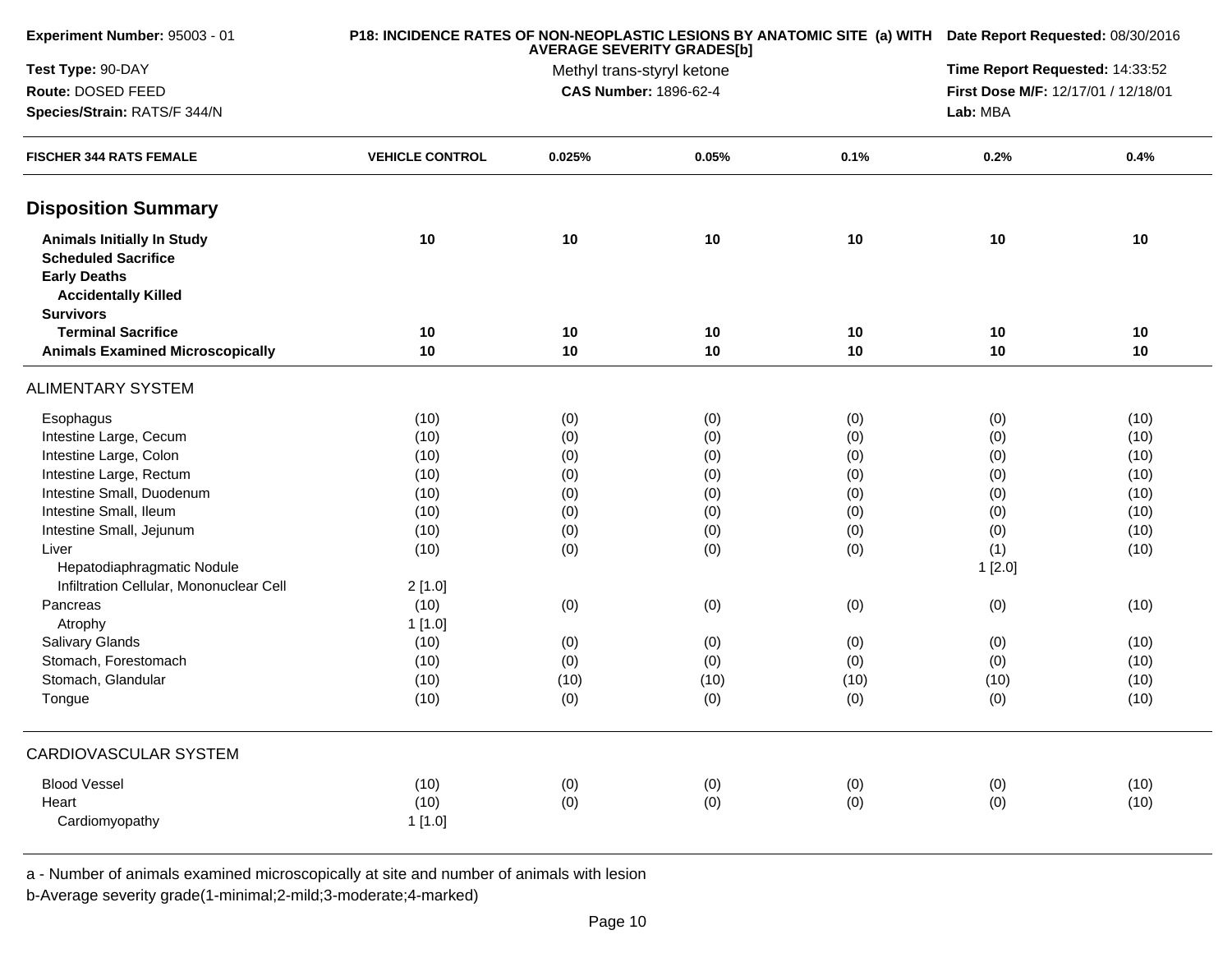| Experiment Number: 95003 - 01                                                                                                                                  |                                                       | P18: INCIDENCE RATES OF NON-NEOPLASTIC LESIONS BY ANATOMIC SITE (a) WITH Date Report Requested: 08/30/2016 |                                        |                                        |                                        |                                            |  |
|----------------------------------------------------------------------------------------------------------------------------------------------------------------|-------------------------------------------------------|------------------------------------------------------------------------------------------------------------|----------------------------------------|----------------------------------------|----------------------------------------|--------------------------------------------|--|
| Test Type: 90-DAY<br>Route: DOSED FEED                                                                                                                         |                                                       | Methyl trans-styryl ketone<br><b>CAS Number: 1896-62-4</b>                                                 |                                        |                                        |                                        |                                            |  |
| Species/Strain: RATS/F 344/N                                                                                                                                   |                                                       |                                                                                                            |                                        |                                        |                                        |                                            |  |
| <b>FISCHER 344 RATS FEMALE</b>                                                                                                                                 | <b>VEHICLE CONTROL</b>                                | 0.025%                                                                                                     | 0.05%                                  | 0.1%                                   | 0.2%                                   | 0.4%                                       |  |
| <b>ENDOCRINE SYSTEM</b>                                                                                                                                        |                                                       |                                                                                                            |                                        |                                        |                                        |                                            |  |
| <b>Adrenal Cortex</b><br>Adrenal Medulla<br>Islets, Pancreatic<br>Parathyroid Gland<br><b>Pituitary Gland</b><br><b>Thyroid Gland</b><br><b>Ectopic Thymus</b> | (10)<br>(10)<br>(10)<br>(8)<br>(10)<br>(10)<br>1[1.0] | (0)<br>(0)<br>(0)<br>(0)<br>(0)<br>(0)                                                                     | (0)<br>(0)<br>(0)<br>(0)<br>(0)<br>(0) | (0)<br>(0)<br>(0)<br>(0)<br>(0)<br>(0) | (0)<br>(0)<br>(0)<br>(0)<br>(0)<br>(0) | (10)<br>(9)<br>(10)<br>(4)<br>(10)<br>(10) |  |
| <b>GENERAL BODY SYSTEM</b>                                                                                                                                     |                                                       |                                                                                                            |                                        |                                        |                                        |                                            |  |
| <b>Tissue NOS</b><br>Abdominal, Fat, Necrosis, Focal                                                                                                           | (0)                                                   | (0)                                                                                                        | (0)                                    | (0)                                    | (0)                                    | (1)<br>1[1.0]                              |  |
| <b>GENITAL SYSTEM</b>                                                                                                                                          |                                                       |                                                                                                            |                                        |                                        |                                        |                                            |  |
| <b>Clitoral Gland</b><br>Ovary<br>Cyst<br><b>Uterus</b><br>Hydrometra                                                                                          | (10)<br>(10)<br>(10)<br>1[2.0]                        | (0)<br>(1)<br>(0)                                                                                          | (0)<br>(2)<br>1[2.0]<br>(0)            | (0)<br>(1)<br>1[2.0]<br>(0)            | (0)<br>(2)<br>1[2.0]<br>(0)            | (10)<br>(10)<br>(10)<br>3[1.7]             |  |
| <b>HEMATOPOIETIC SYSTEM</b>                                                                                                                                    |                                                       |                                                                                                            |                                        |                                        |                                        |                                            |  |
| <b>Bone Marrow</b><br>Lymph Node<br>Mediastinal, Congestion<br>Mediastinal, Hyperplasia                                                                        | (10)<br>(1)<br>1[2.0]                                 | (0)<br>(2)<br>2[1.5]                                                                                       | (0)<br>(2)<br>2[1.5]                   | (0)<br>(2)<br>1[2.0]                   | (0)<br>(3)<br>3[1.7]                   | (10)<br>(2)<br>1 [1.0]                     |  |
| Mediastinal, Hyperplasia, Lymphoid<br>Lymph Node, Mandibular<br>Lymph Node, Mesenteric<br>Necrosis, Lymphoid                                                   | 1[2.0]<br>(2)<br>(10)                                 | 2[2.0]<br>(0)<br>(0)                                                                                       | 2[1.5]<br>(0)<br>(0)                   | 2[2.0]<br>(0)<br>(0)                   | 3[2.3]<br>(0)<br>(0)                   | (0)<br>(10)<br>1[1.0]                      |  |
| Spleen                                                                                                                                                         | (10)                                                  | (0)                                                                                                        | (0)                                    | (0)                                    | (0)                                    | (10)                                       |  |
|                                                                                                                                                                |                                                       |                                                                                                            |                                        |                                        |                                        |                                            |  |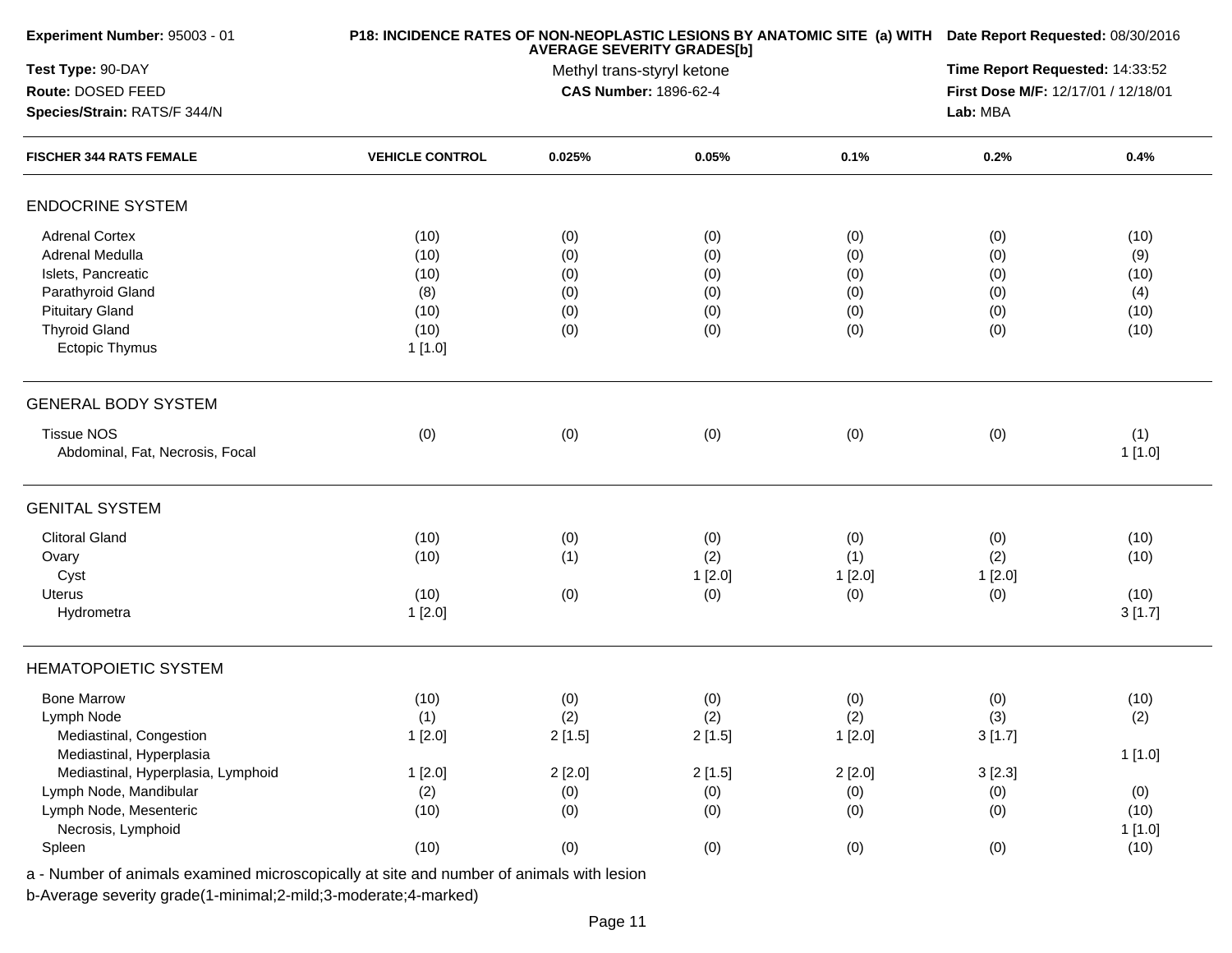| Experiment Number: 95003 - 01                                                            |                        | P18: INCIDENCE RATES OF NON-NEOPLASTIC LESIONS BY ANATOMIC SITE (a) WITH Date Report Requested: 08/30/2016 |        |        |          |         |
|------------------------------------------------------------------------------------------|------------------------|------------------------------------------------------------------------------------------------------------|--------|--------|----------|---------|
| Test Type: 90-DAY<br>Route: DOSED FEED                                                   |                        | Time Report Requested: 14:33:52<br>First Dose M/F: 12/17/01 / 12/18/01                                     |        |        |          |         |
| Species/Strain: RATS/F 344/N                                                             |                        |                                                                                                            |        |        | Lab: MBA |         |
| <b>FISCHER 344 RATS FEMALE</b>                                                           | <b>VEHICLE CONTROL</b> | 0.025%                                                                                                     | 0.05%  | 0.1%   | 0.2%     | 0.4%    |
| Necrosis, Lymphoid                                                                       |                        |                                                                                                            |        |        |          | 2[1.0]  |
| Thymus                                                                                   | (10)                   | (0)                                                                                                        | (0)    | (0)    | (0)      | (10)    |
| Atrophy                                                                                  | 4[1.0]                 |                                                                                                            |        |        |          | 4 [1.0] |
| Necrosis                                                                                 | 6 [1.0]                |                                                                                                            |        |        |          | 6[1.0]  |
| <b>INTEGUMENTARY SYSTEM</b>                                                              |                        |                                                                                                            |        |        |          |         |
| Mammary Gland                                                                            | (10)                   | (0)                                                                                                        | (0)    | (0)    | (0)      | (10)    |
| Skin                                                                                     | (10)                   | (0)                                                                                                        | (0)    | (0)    | (0)      | (10)    |
| MUSCULOSKELETAL SYSTEM                                                                   |                        |                                                                                                            |        |        |          |         |
| Bone                                                                                     | (10)                   | (0)                                                                                                        | (0)    | (0)    | (0)      | (10)    |
| NERVOUS SYSTEM                                                                           |                        |                                                                                                            |        |        |          |         |
| <b>Brain</b>                                                                             | (10)                   | (0)                                                                                                        | (0)    | (0)    | (0)      | (10)    |
| <b>RESPIRATORY SYSTEM</b>                                                                |                        |                                                                                                            |        |        |          |         |
| Lung                                                                                     | (10)                   | (0)                                                                                                        | (0)    | (0)    | (0)      | (10)    |
| Hemorrhage, Focal                                                                        | 1[1.0]                 |                                                                                                            |        |        |          |         |
| Inflammation, Chronic                                                                    |                        |                                                                                                            |        |        |          | 1[1.0]  |
| Nose                                                                                     | (10)                   | (10)                                                                                                       | (10)   | (10)   | (10)     | (10)    |
| Goblet Cell, Respiratory Epithelium,<br>Hyperplasia                                      | 3[1.0]                 |                                                                                                            | 3[1.0] | 3[1.0] | 3[1.0]   | 7 [1.0] |
| Respiratory Epithelium, Inflammation, Acute                                              |                        |                                                                                                            |        |        | 1[1.0]   |         |
| Trachea                                                                                  | (10)                   | (0)                                                                                                        | (0)    | (0)    | (0)      | (10)    |
| SPECIAL SENSES SYSTEM                                                                    |                        |                                                                                                            |        |        |          |         |
| Eye                                                                                      | (10)                   | (0)                                                                                                        | (0)    | (0)    | (0)      | (10)    |
| Harderian Gland                                                                          | (10)                   | (0)                                                                                                        | (0)    | (0)    | (0)      | (10)    |
| a - Number of animals examined microscopically at site and number of animals with lesion |                        |                                                                                                            |        |        |          |         |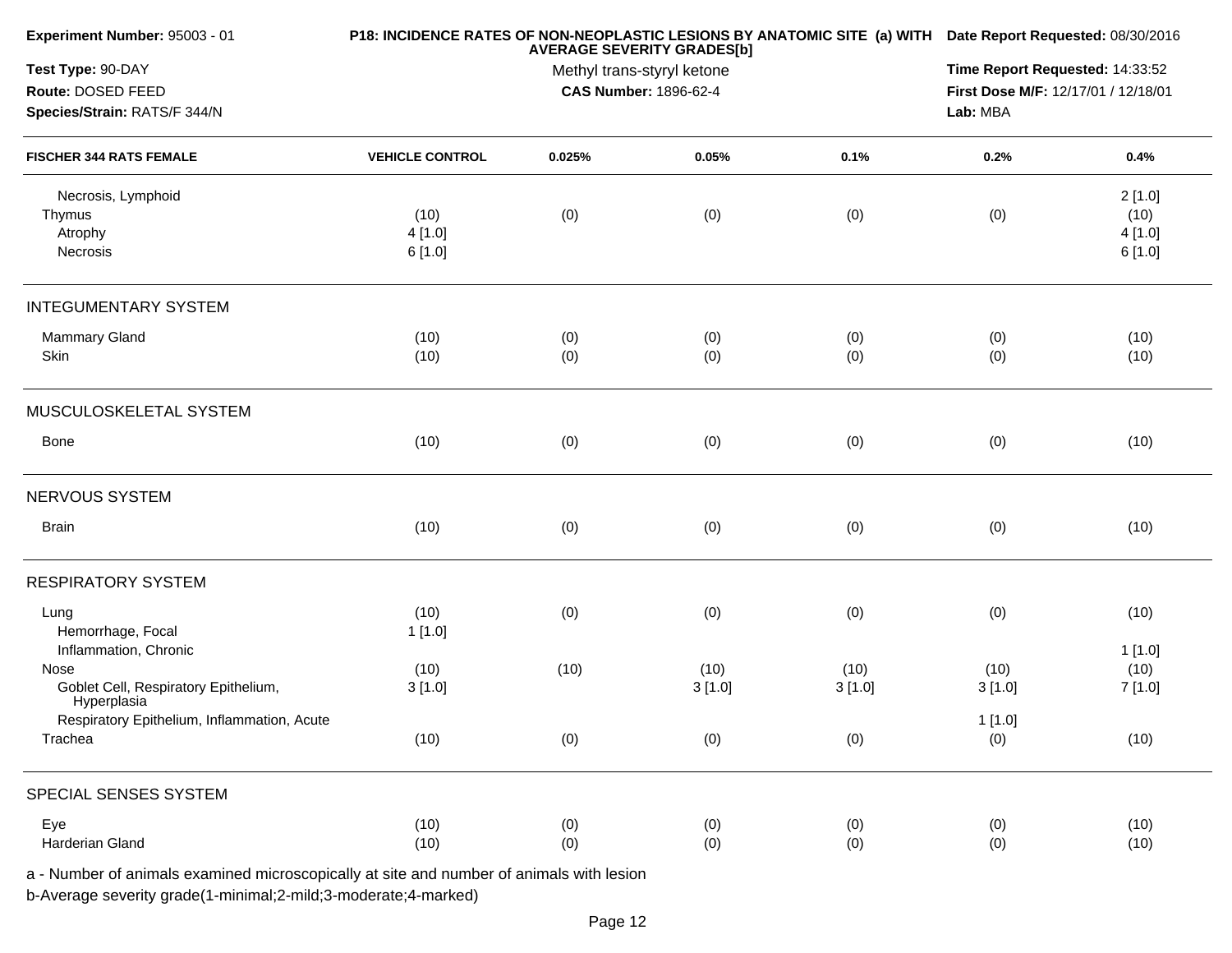| Experiment Number: 95003 - 01  | P18: INCIDENCE RATES OF NON-NEOPLASTIC LESIONS BY ANATOMIC SITE (a) WITH | Date Report Requested: 08/30/2016                                                                                                    |        |        |          |                |
|--------------------------------|--------------------------------------------------------------------------|--------------------------------------------------------------------------------------------------------------------------------------|--------|--------|----------|----------------|
| Test Type: 90-DAY              |                                                                          | Time Report Requested: 14:33:52<br>Methyl trans-styryl ketone<br><b>CAS Number: 1896-62-4</b><br>First Dose M/F: 12/17/01 / 12/18/01 |        |        |          |                |
| Route: DOSED FEED              |                                                                          |                                                                                                                                      |        |        |          |                |
| Species/Strain: RATS/F 344/N   |                                                                          |                                                                                                                                      |        |        | Lab: MBA |                |
| <b>FISCHER 344 RATS FEMALE</b> | <b>VEHICLE CONTROL</b>                                                   | 0.025%                                                                                                                               | 0.05%  | 0.1%   | 0.2%     | 0.4%           |
|                                |                                                                          |                                                                                                                                      |        |        |          |                |
| URINARY SYSTEM                 |                                                                          |                                                                                                                                      |        |        |          |                |
| Kidney<br>Congestion           | (10)                                                                     | (10)                                                                                                                                 | (10)   | (10)   | (10)     | (10)<br>1[2.0] |
| Nephropathy                    | 1[1.0]                                                                   |                                                                                                                                      |        |        |          |                |
| Renal Tubule, Necrosis         | 3[1.0]                                                                   | 2[2.0]                                                                                                                               | 2[1.5] | 2[1.0] | 1[2.0]   | 3[1.7]         |
| <b>Urinary Bladder</b>         | (10)                                                                     | (0)                                                                                                                                  | (0)    | (0)    | (0)      | (10)           |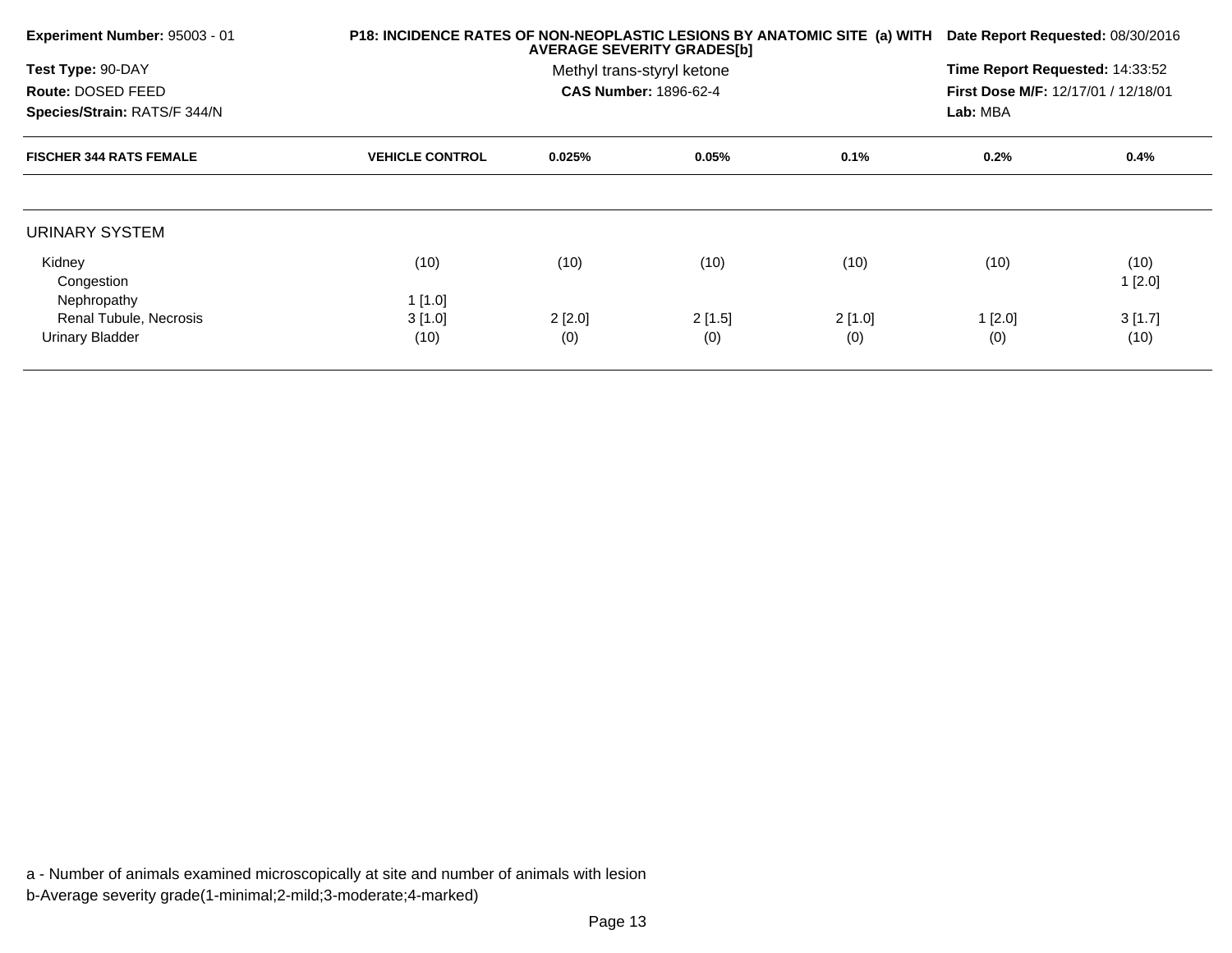| Experiment Number: 95003 - 01                                         |                        | P18: INCIDENCE RATES OF NON-NEOPLASTIC LESIONS BY ANATOMIC SITE (a) WITH Date Report Requested: 08/30/2016<br>Time Report Requested: 14:33:52 |               |              |                                     |              |  |
|-----------------------------------------------------------------------|------------------------|-----------------------------------------------------------------------------------------------------------------------------------------------|---------------|--------------|-------------------------------------|--------------|--|
| Test Type: 90-DAY                                                     |                        |                                                                                                                                               |               |              |                                     |              |  |
| Route: DOSED FEED                                                     |                        | CAS Number: 1896-62-4                                                                                                                         |               |              | First Dose M/F: 12/17/01 / 12/18/01 |              |  |
| Species/Strain: RATS/F 344/N                                          |                        |                                                                                                                                               |               |              | Lab: MBA                            |              |  |
| <b>FISCHER 344 RATS FEMALE</b>                                        | <b>CONTROL SPECIAL</b> | 0.025% SPECIAL                                                                                                                                | 0.05% SPECIAL | 0.1% SPECIAL | 0.2% SPECIAL                        | 0.4% SPECIAL |  |
| <b>Disposition Summary</b>                                            |                        |                                                                                                                                               |               |              |                                     |              |  |
| <b>Animals Initially In Study</b>                                     | 10                     | 10                                                                                                                                            | 10            | 10           | 10                                  | 10           |  |
| <b>Scheduled Sacrifice</b>                                            | 10                     | 10                                                                                                                                            | 10            | 10           | 10                                  | 9            |  |
| <b>Early Deaths</b>                                                   |                        |                                                                                                                                               |               |              |                                     |              |  |
| <b>Accidentally Killed</b>                                            |                        |                                                                                                                                               |               |              |                                     | 1            |  |
| <b>Survivors</b>                                                      |                        |                                                                                                                                               |               |              |                                     |              |  |
| <b>Terminal Sacrifice</b>                                             |                        |                                                                                                                                               |               |              |                                     |              |  |
| <b>Animals Examined Microscopically</b>                               |                        |                                                                                                                                               |               |              |                                     |              |  |
| <b>ALIMENTARY SYSTEM</b>                                              |                        |                                                                                                                                               |               |              |                                     |              |  |
| Esophagus                                                             | (0)                    | (0)                                                                                                                                           | (0)           | (0)          | (0)                                 | (0)          |  |
| Intestine Large, Cecum                                                | (0)                    | (0)                                                                                                                                           | (0)           | (0)          | (0)                                 | (0)          |  |
| Intestine Large, Colon                                                | (0)                    | (0)                                                                                                                                           | (0)           | (0)          | (0)                                 | (0)          |  |
| Intestine Large, Rectum                                               | (0)                    | (0)                                                                                                                                           | (0)           | (0)          | (0)                                 | (0)          |  |
| Intestine Small, Duodenum                                             | (0)                    | (0)                                                                                                                                           | (0)           | (0)          | (0)                                 | (0)          |  |
| Intestine Small, Ileum                                                | (0)                    | (0)                                                                                                                                           | (0)           | (0)          | (0)                                 | (0)          |  |
| Intestine Small, Jejunum                                              | (0)                    | (0)                                                                                                                                           | (0)           | (0)          | (0)                                 | (0)          |  |
| Liver                                                                 | (0)                    | (0)                                                                                                                                           | (0)           | (0)          | (0)                                 | (0)          |  |
| Hepatodiaphragmatic Nodule<br>Infiltration Cellular, Mononuclear Cell |                        |                                                                                                                                               |               |              |                                     |              |  |
| Pancreas                                                              | (0)                    | (0)                                                                                                                                           | (0)           | (0)          | (0)                                 | (0)          |  |
| Atrophy                                                               |                        |                                                                                                                                               |               |              |                                     |              |  |
| Salivary Glands                                                       | (0)                    | (0)                                                                                                                                           | (0)           | (0)          | (0)                                 | (0)          |  |
| Stomach, Forestomach                                                  | (0)                    | (0)                                                                                                                                           | (0)           | (0)          | (0)                                 | (0)          |  |
| Stomach, Glandular                                                    | (0)                    | (0)                                                                                                                                           | (0)           | (0)          | (0)                                 | (0)          |  |
| Tongue                                                                | (0)                    | (0)                                                                                                                                           | (0)           | (0)          | (0)                                 | (0)          |  |
| CARDIOVASCULAR SYSTEM                                                 |                        |                                                                                                                                               |               |              |                                     |              |  |
| <b>Blood Vessel</b>                                                   | (0)                    | (0)                                                                                                                                           | (0)           | (0)          | (0)                                 | (0)          |  |
| Heart                                                                 | (0)                    | (0)                                                                                                                                           | (0)           | (0)          | (0)                                 | (0)          |  |
| Cardiomyopathy                                                        |                        |                                                                                                                                               |               |              |                                     |              |  |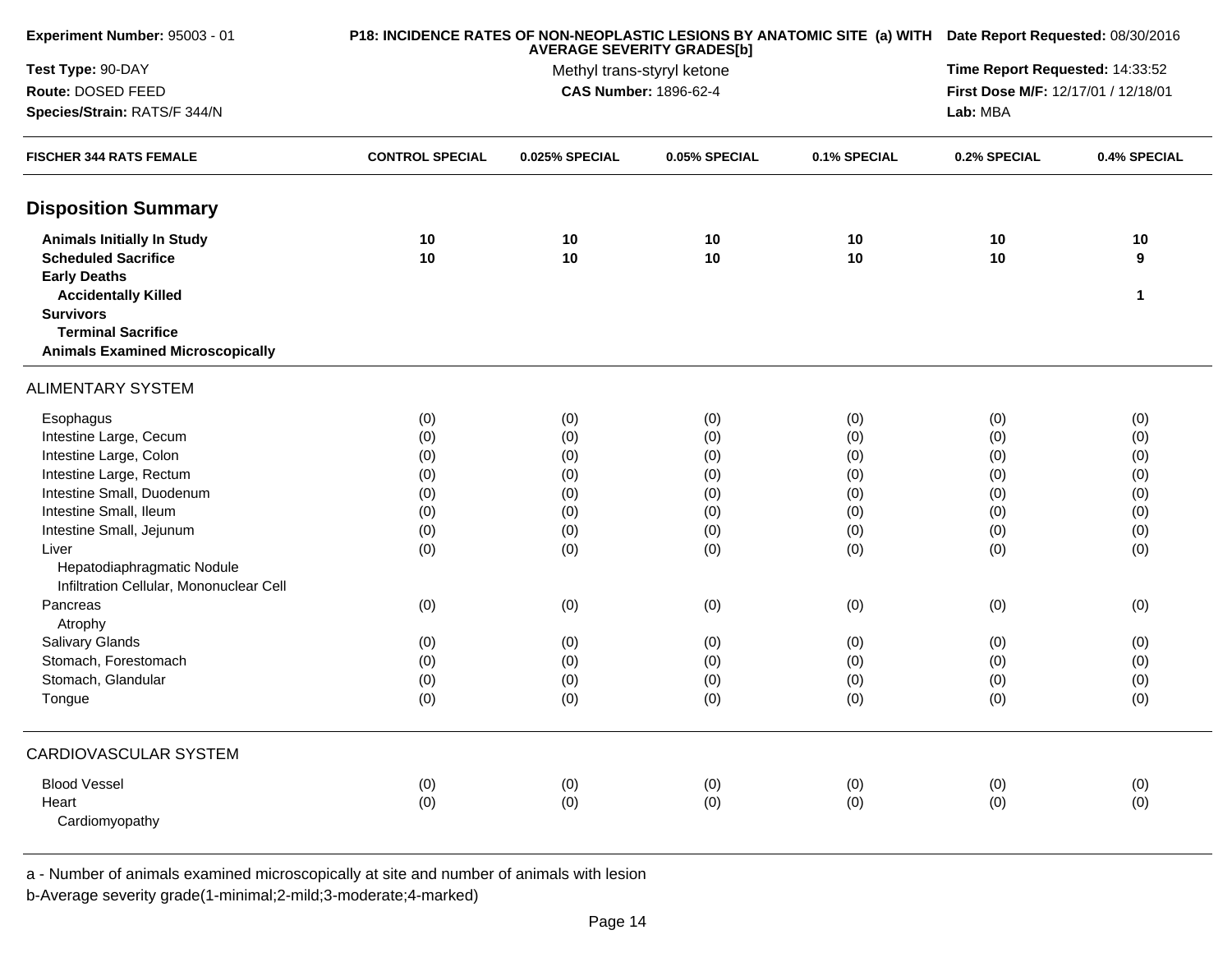|     | Time Report Requested: 14:33:52<br>First Dose M/F: 12/17/01 / 12/18/01         |                                                                        |                                                                                                                                                                          |                                                                      |                                                                                                                                                                                                |
|-----|--------------------------------------------------------------------------------|------------------------------------------------------------------------|--------------------------------------------------------------------------------------------------------------------------------------------------------------------------|----------------------------------------------------------------------|------------------------------------------------------------------------------------------------------------------------------------------------------------------------------------------------|
|     |                                                                                |                                                                        |                                                                                                                                                                          |                                                                      | 0.4% SPECIAL                                                                                                                                                                                   |
|     |                                                                                |                                                                        |                                                                                                                                                                          |                                                                      |                                                                                                                                                                                                |
|     |                                                                                |                                                                        |                                                                                                                                                                          |                                                                      |                                                                                                                                                                                                |
| (0) | (0)                                                                            | (0)                                                                    | (0)                                                                                                                                                                      | (0)                                                                  | (0)                                                                                                                                                                                            |
| (0) | (0)                                                                            | (0)                                                                    | (0)                                                                                                                                                                      | (0)                                                                  | (0)                                                                                                                                                                                            |
| (0) | (0)                                                                            | (0)                                                                    | (0)                                                                                                                                                                      | (0)                                                                  | (0)                                                                                                                                                                                            |
| (0) | (0)                                                                            | (0)                                                                    | (0)                                                                                                                                                                      | (0)                                                                  | (0)                                                                                                                                                                                            |
| (0) | (0)                                                                            | (0)                                                                    | (0)                                                                                                                                                                      | (0)                                                                  | (0)                                                                                                                                                                                            |
| (0) | (0)                                                                            | (0)                                                                    | (0)                                                                                                                                                                      | (0)                                                                  | (0)                                                                                                                                                                                            |
|     |                                                                                |                                                                        |                                                                                                                                                                          |                                                                      |                                                                                                                                                                                                |
|     |                                                                                |                                                                        |                                                                                                                                                                          |                                                                      |                                                                                                                                                                                                |
|     |                                                                                |                                                                        |                                                                                                                                                                          |                                                                      | (0)                                                                                                                                                                                            |
|     |                                                                                |                                                                        |                                                                                                                                                                          |                                                                      |                                                                                                                                                                                                |
|     |                                                                                |                                                                        |                                                                                                                                                                          |                                                                      |                                                                                                                                                                                                |
|     |                                                                                |                                                                        |                                                                                                                                                                          |                                                                      | (0)                                                                                                                                                                                            |
|     |                                                                                |                                                                        |                                                                                                                                                                          |                                                                      | (0)                                                                                                                                                                                            |
|     |                                                                                |                                                                        |                                                                                                                                                                          |                                                                      |                                                                                                                                                                                                |
|     |                                                                                |                                                                        |                                                                                                                                                                          |                                                                      | (0)                                                                                                                                                                                            |
|     |                                                                                |                                                                        |                                                                                                                                                                          |                                                                      |                                                                                                                                                                                                |
|     |                                                                                |                                                                        |                                                                                                                                                                          |                                                                      |                                                                                                                                                                                                |
|     |                                                                                |                                                                        |                                                                                                                                                                          |                                                                      | (0)                                                                                                                                                                                            |
|     |                                                                                |                                                                        |                                                                                                                                                                          |                                                                      | (0)                                                                                                                                                                                            |
|     |                                                                                |                                                                        |                                                                                                                                                                          |                                                                      |                                                                                                                                                                                                |
|     |                                                                                |                                                                        |                                                                                                                                                                          |                                                                      |                                                                                                                                                                                                |
|     |                                                                                |                                                                        |                                                                                                                                                                          |                                                                      |                                                                                                                                                                                                |
|     |                                                                                |                                                                        |                                                                                                                                                                          |                                                                      | (0)                                                                                                                                                                                            |
|     |                                                                                |                                                                        |                                                                                                                                                                          |                                                                      | (0)                                                                                                                                                                                            |
|     |                                                                                |                                                                        |                                                                                                                                                                          |                                                                      |                                                                                                                                                                                                |
| (0) | (0)                                                                            | (0)                                                                    | (0)                                                                                                                                                                      | (0)                                                                  | (0)                                                                                                                                                                                            |
|     | <b>CONTROL SPECIAL</b><br>(0)<br>(0)<br>(0)<br>(0)<br>(0)<br>(0)<br>(0)<br>(0) | 0.025% SPECIAL<br>(0)<br>(0)<br>(0)<br>(0)<br>(0)<br>(0)<br>(0)<br>(0) | <b>AVERAGE SEVERITY GRADES[b]</b><br>Methyl trans-styryl ketone<br><b>CAS Number: 1896-62-4</b><br>0.05% SPECIAL<br>(0)<br>(0)<br>(0)<br>(0)<br>(0)<br>(0)<br>(0)<br>(0) | 0.1% SPECIAL<br>(0)<br>(0)<br>(0)<br>(0)<br>(0)<br>(0)<br>(0)<br>(0) | P18: INCIDENCE RATES OF NON-NEOPLASTIC LESIONS BY ANATOMIC SITE (a) WITH Date Report Requested: 08/30/2016<br>Lab: MBA<br>0.2% SPECIAL<br>(0)<br>(0)<br>(0)<br>(0)<br>(0)<br>(0)<br>(0)<br>(0) |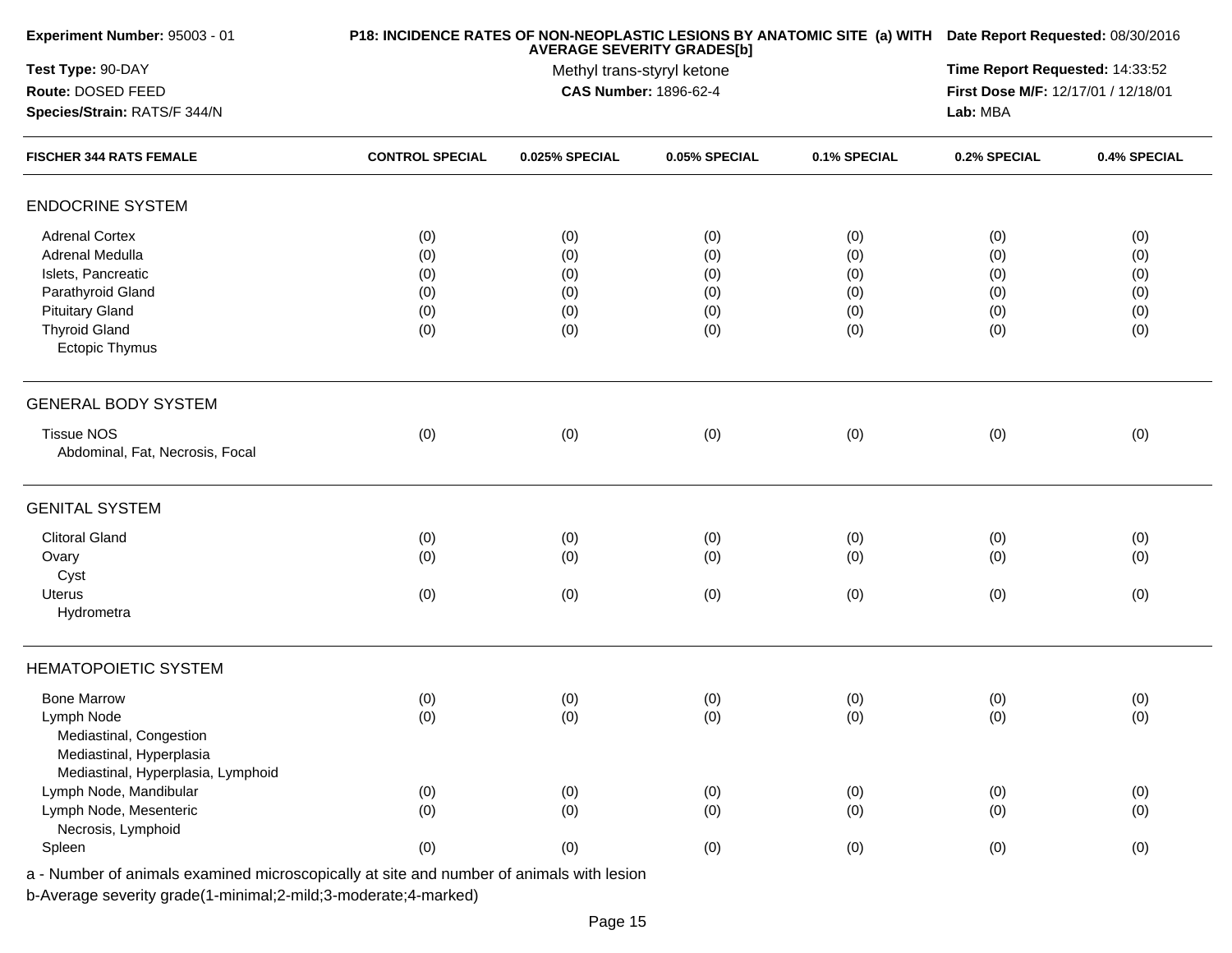| Experiment Number: 95003 - 01                                                            |                        | <b>AVERAGE SEVERITY GRADES[b]</b>                          | P18: INCIDENCE RATES OF NON-NEOPLASTIC LESIONS BY ANATOMIC SITE (a) WITH Date Report Requested: 08/30/2016<br>Time Report Requested: 14:33:52<br>First Dose M/F: 12/17/01 / 12/18/01<br>Lab: MBA |              |              |              |
|------------------------------------------------------------------------------------------|------------------------|------------------------------------------------------------|--------------------------------------------------------------------------------------------------------------------------------------------------------------------------------------------------|--------------|--------------|--------------|
| Test Type: 90-DAY<br>Route: DOSED FEED<br>Species/Strain: RATS/F 344/N                   |                        | Methyl trans-styryl ketone<br><b>CAS Number: 1896-62-4</b> |                                                                                                                                                                                                  |              |              |              |
| <b>FISCHER 344 RATS FEMALE</b>                                                           | <b>CONTROL SPECIAL</b> | 0.025% SPECIAL                                             | 0.05% SPECIAL                                                                                                                                                                                    | 0.1% SPECIAL | 0.2% SPECIAL | 0.4% SPECIAL |
| Necrosis, Lymphoid<br>Thymus<br>Atrophy<br>Necrosis                                      | (0)                    | (0)                                                        | (0)                                                                                                                                                                                              | (0)          | (0)          | (0)          |
| <b>INTEGUMENTARY SYSTEM</b>                                                              |                        |                                                            |                                                                                                                                                                                                  |              |              |              |
| <b>Mammary Gland</b><br>Skin                                                             | (0)<br>(0)             | (0)<br>(0)                                                 | (0)<br>(0)                                                                                                                                                                                       | (0)<br>(0)   | (0)<br>(0)   | (0)<br>(0)   |
| MUSCULOSKELETAL SYSTEM                                                                   |                        |                                                            |                                                                                                                                                                                                  |              |              |              |
| Bone                                                                                     | (0)                    | (0)                                                        | (0)                                                                                                                                                                                              | (0)          | (0)          | (0)          |
| NERVOUS SYSTEM                                                                           |                        |                                                            |                                                                                                                                                                                                  |              |              |              |
| <b>Brain</b>                                                                             | (0)                    | (0)                                                        | (0)                                                                                                                                                                                              | (0)          | (0)          | (0)          |
| <b>RESPIRATORY SYSTEM</b>                                                                |                        |                                                            |                                                                                                                                                                                                  |              |              |              |
| Lung<br>Hemorrhage, Focal<br>Inflammation, Chronic                                       | (0)                    | (0)                                                        | (0)                                                                                                                                                                                              | (0)          | (0)          | (0)          |
| Nose<br>Goblet Cell, Respiratory Epithelium,<br>Hyperplasia                              | (0)                    | (0)                                                        | (0)                                                                                                                                                                                              | (0)          | (0)          | (0)          |
| Respiratory Epithelium, Inflammation, Acute<br>Trachea                                   | (0)                    | (0)                                                        | (0)                                                                                                                                                                                              | (0)          | (0)          | (0)          |
| SPECIAL SENSES SYSTEM                                                                    |                        |                                                            |                                                                                                                                                                                                  |              |              |              |
| Eye<br>Harderian Gland                                                                   | (0)<br>(0)             | (0)<br>(0)                                                 | (0)<br>(0)                                                                                                                                                                                       | (0)<br>(0)   | (0)<br>(0)   | (0)<br>(0)   |
| a - Number of animals examined microscopically at site and number of animals with lesion |                        |                                                            |                                                                                                                                                                                                  |              |              |              |